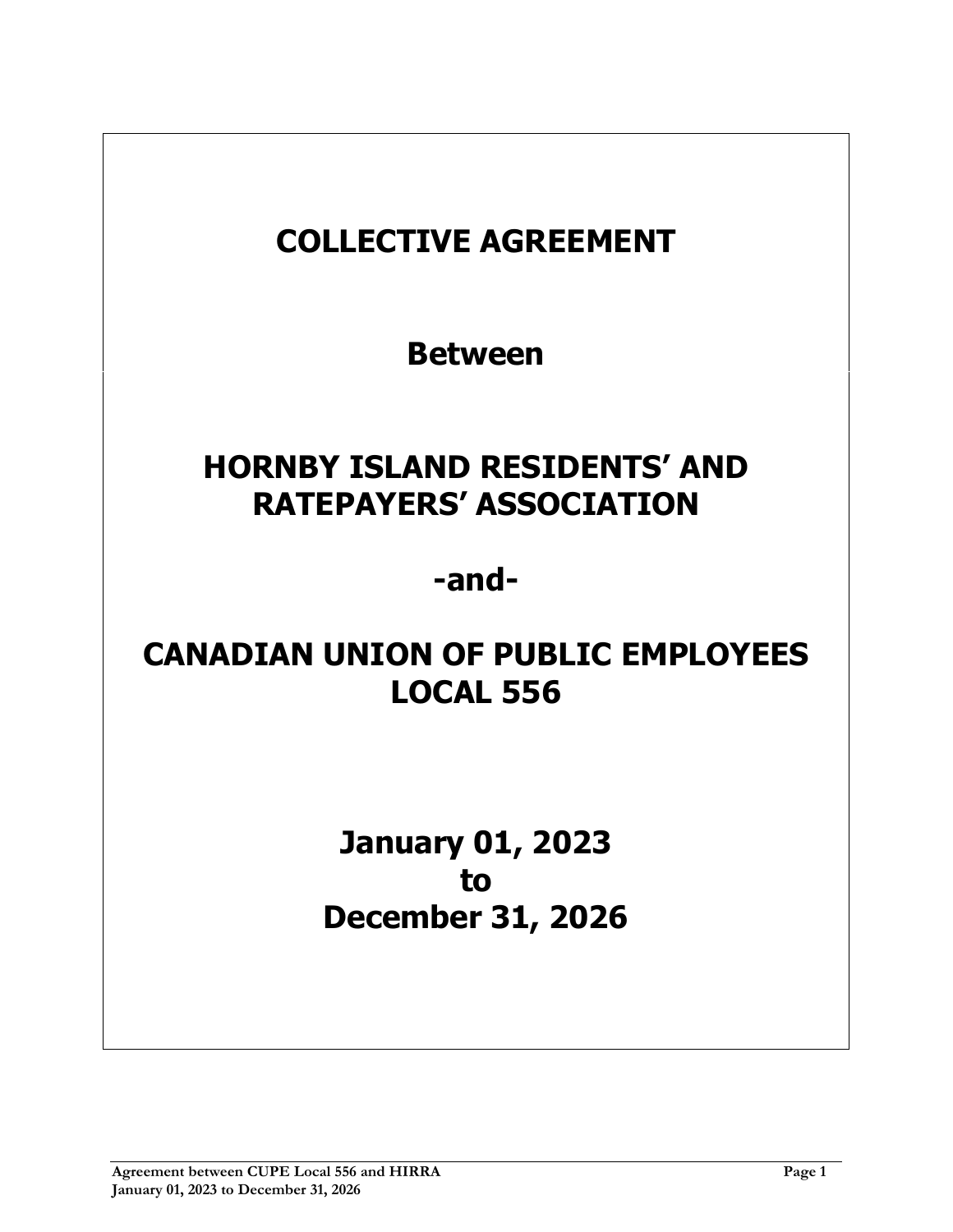# **Table of Contents**

| 1.01           |                                                                         |  |  |  |
|----------------|-------------------------------------------------------------------------|--|--|--|
| 1.02           |                                                                         |  |  |  |
| 1.03           |                                                                         |  |  |  |
| 1.04           |                                                                         |  |  |  |
|                |                                                                         |  |  |  |
|                |                                                                         |  |  |  |
| 3.01           |                                                                         |  |  |  |
| 3.02           |                                                                         |  |  |  |
| 3.03           |                                                                         |  |  |  |
| 3.04           | Time Off with Pay for Union Officers and Committee Members  8           |  |  |  |
| 3.05           |                                                                         |  |  |  |
|                |                                                                         |  |  |  |
| 4.01           |                                                                         |  |  |  |
|                |                                                                         |  |  |  |
| 5.01           |                                                                         |  |  |  |
|                |                                                                         |  |  |  |
| 6.01           |                                                                         |  |  |  |
| 6.02           |                                                                         |  |  |  |
|                |                                                                         |  |  |  |
| 7.01           |                                                                         |  |  |  |
| 7.02           |                                                                         |  |  |  |
|                |                                                                         |  |  |  |
| 8.01           |                                                                         |  |  |  |
| 8.02           |                                                                         |  |  |  |
|                | <b>ARTICLE 9 - LABOUR MANAGEMENT RELATIONS/COLLECTIVE BARGAINING 10</b> |  |  |  |
| 9.01           |                                                                         |  |  |  |
| 9.02           |                                                                         |  |  |  |
| 9.03           |                                                                         |  |  |  |
|                |                                                                         |  |  |  |
| 10.01<br>10.02 |                                                                         |  |  |  |
| 10.03          | <b>Policy Grievances</b>                                                |  |  |  |
| 10.04          |                                                                         |  |  |  |
|                |                                                                         |  |  |  |
| 11.01          |                                                                         |  |  |  |
| 11.02          |                                                                         |  |  |  |
| 11.03          |                                                                         |  |  |  |
|                |                                                                         |  |  |  |
| 12.01          |                                                                         |  |  |  |
| 12.02          |                                                                         |  |  |  |
|                |                                                                         |  |  |  |
| 13.01          |                                                                         |  |  |  |
|                |                                                                         |  |  |  |
| 14.01          |                                                                         |  |  |  |
|                |                                                                         |  |  |  |
| 15.01          |                                                                         |  |  |  |
|                |                                                                         |  |  |  |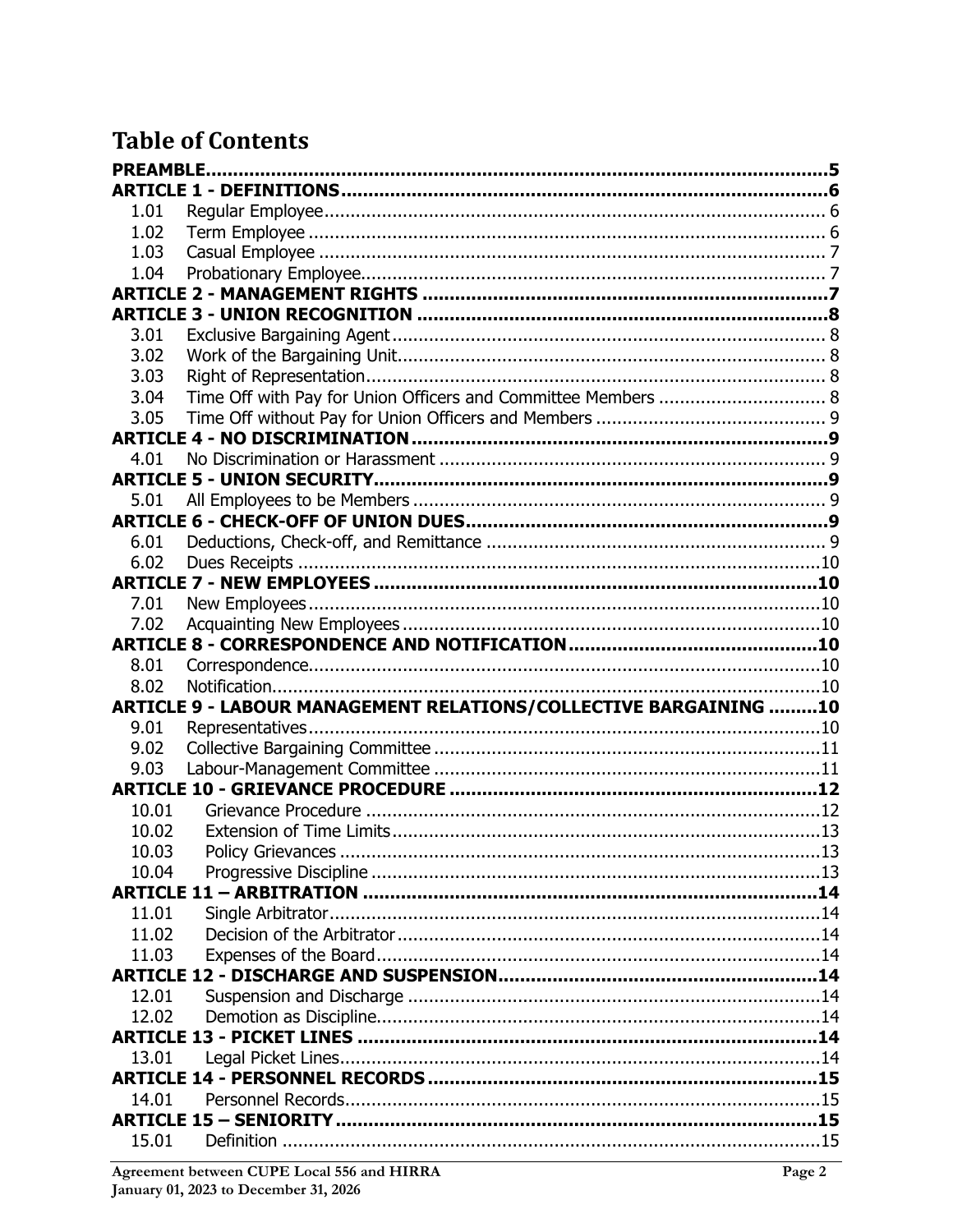| 15.02 |                                                         |        |
|-------|---------------------------------------------------------|--------|
| 15.03 |                                                         |        |
|       | ARTICLE 16 - PROMOTIONS, STAFF CHANGES, AND VACANCIES16 |        |
| 16.01 |                                                         |        |
| 16.02 |                                                         |        |
| 16.03 |                                                         |        |
|       |                                                         |        |
| 17.01 |                                                         |        |
| 17.02 |                                                         |        |
| 17.03 |                                                         |        |
|       |                                                         |        |
| 18.01 |                                                         |        |
|       |                                                         |        |
| 19.01 |                                                         |        |
| 19.02 |                                                         |        |
| 19.03 |                                                         |        |
|       |                                                         |        |
| 20.01 |                                                         |        |
| 20.02 |                                                         |        |
| 20.03 |                                                         |        |
|       |                                                         |        |
| 21.01 |                                                         |        |
| 21.02 |                                                         |        |
| 21.03 |                                                         |        |
| 21.04 |                                                         |        |
| 21.05 |                                                         |        |
|       |                                                         |        |
| 22.01 |                                                         |        |
| 22.02 |                                                         |        |
| 22.03 |                                                         |        |
| 22.04 |                                                         |        |
| 23.01 |                                                         |        |
| 23.02 |                                                         |        |
| 23.03 |                                                         |        |
| 23.04 |                                                         |        |
| 23.05 |                                                         |        |
| 23.06 |                                                         |        |
| 23.07 |                                                         |        |
|       |                                                         |        |
| 24.01 |                                                         |        |
| 24.02 |                                                         |        |
| 24.03 |                                                         |        |
|       |                                                         |        |
| 25.01 |                                                         |        |
|       |                                                         |        |
| 26.01 |                                                         |        |
| 26.02 |                                                         |        |
|       |                                                         |        |
|       |                                                         |        |
| 28.01 |                                                         |        |
| 28.02 |                                                         |        |
|       | Agreement between CUPE Local 556 and HIRRA              | Page 3 |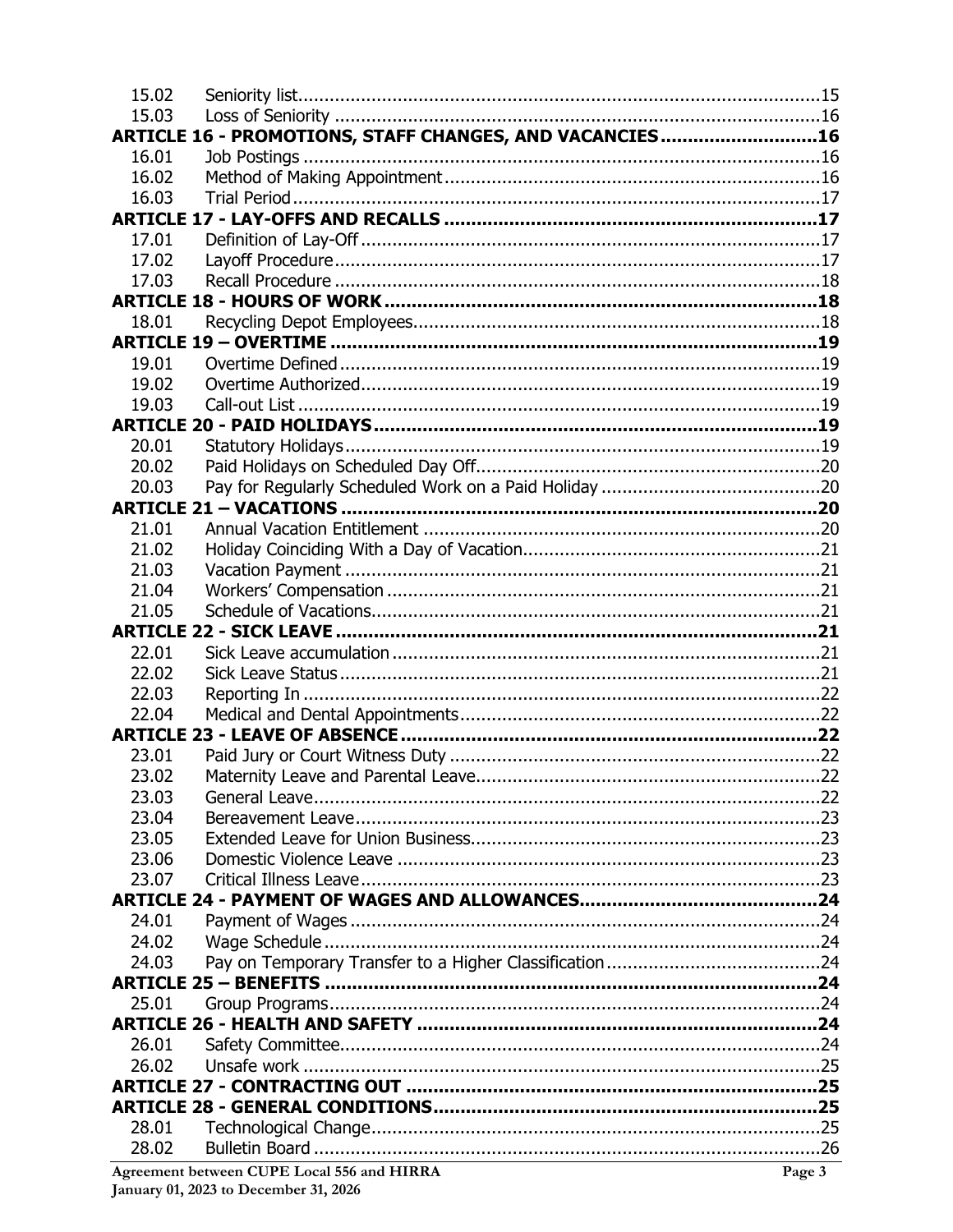| 28.03 |                                                           |  |
|-------|-----------------------------------------------------------|--|
| 28.04 |                                                           |  |
| 28.05 |                                                           |  |
| 28.06 |                                                           |  |
|       |                                                           |  |
| 29.01 |                                                           |  |
|       |                                                           |  |
|       |                                                           |  |
|       |                                                           |  |
|       |                                                           |  |
|       |                                                           |  |
|       | RE: AMALGAMATION, REGIONALIZATION AND MERGER PROTECTION30 |  |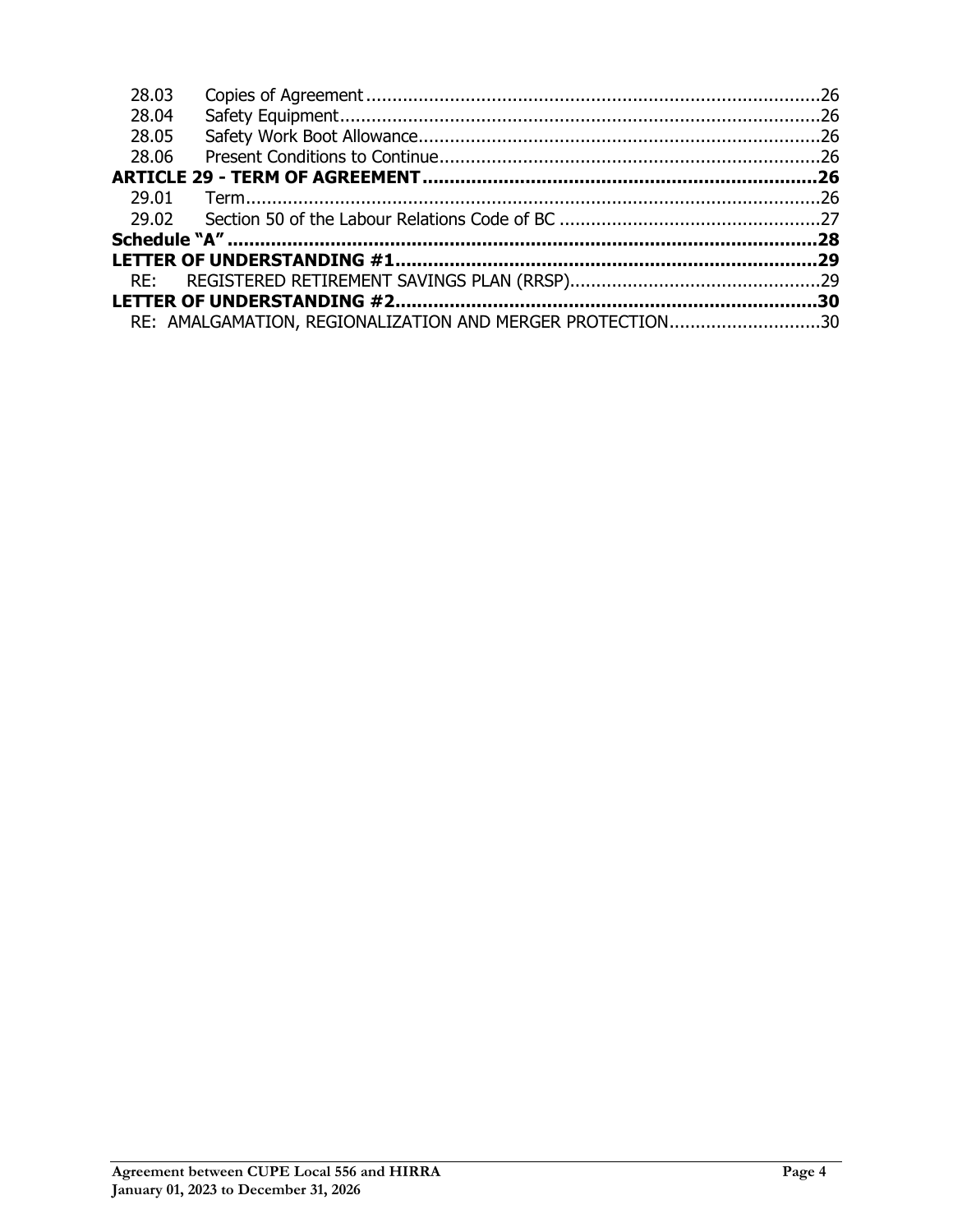THIS AGREEMENT made and entered into this 11th day of May, 2022.

## **BETWEEN:**

## HORNBY ISLAND RESIDENTS' AND RATEPAYERS' ASSOCIATION

(hereinafter called the "Employer")

**AND:**

## CANADIAN UNION OF PUBLIC EMPLOYEES AND LOCAL NO. 556

(hereinafter called the "Union")

## <span id="page-4-0"></span>**PREAMBLE**

Whereas the Union has received certification pursuant to the Labour Relations Code of British Columbia on August 12, 2019;

And whereas it is the purpose of both parties to this Agreement:

- (a) To promote and maintain harmonious relations;
- (b) To recognize the mutual value of joint discussions in matters pertaining to working conditions, duties and responsibilities, scale of wages, safety, and other related matters;
- (c) To encourage efficiency in operations pertaining to the mission and goals of the Recycling Depot operated by the Hornby Island Residents' and Ratepayers' Association [HIRRA];
- (d) To promote the morale, well-being, and security of all employees in the bargaining unit of the Union;
- (e) To provide methods of fair and amicable resolution of issues or disputes which may arise between the Parties within the jurisdiction of this Agreement.

The terms and conditions as set out in this Agreement shall apply to all employees of the Hornby Island Residents' and Ratepayers' Association included in the certification issued on the 12th day of August, 2019 by the Labour Relations Board of British Columbia, except those positions determined to be excluded by the Labour Relations Board.

The Parties to this agreement hereby agree as follows: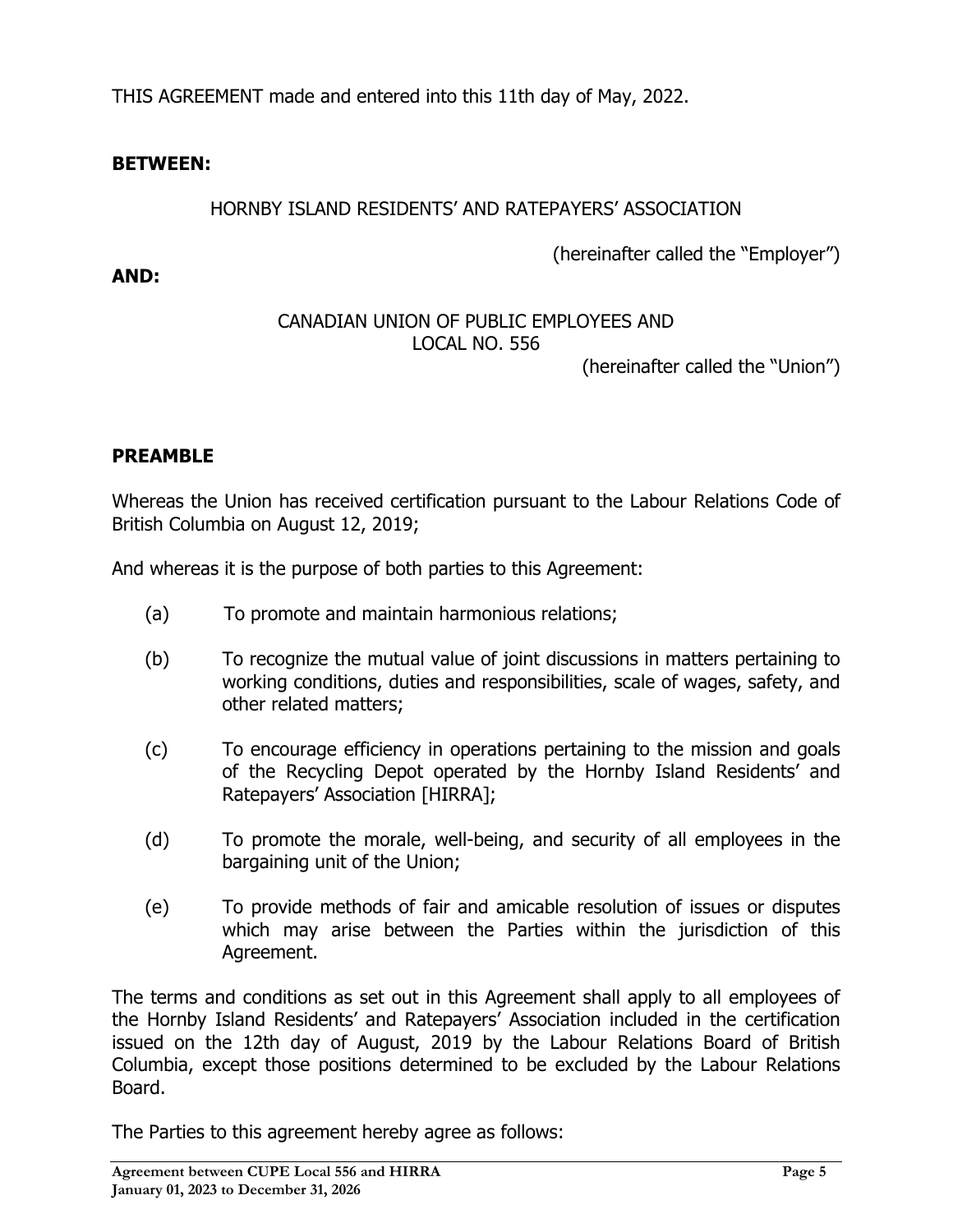## <span id="page-5-0"></span>**ARTICLE 1 - DEFINITIONS**

## **Employee**

**"Employee" shall mean any person defined as such by the Labour Relations Code of British Columbia, who is employed in one of the categories listed below, save and except those persons excluded from the bargaining unit by mutual agreement of the parties.**

### <span id="page-5-1"></span>**1.01 Regular Employee**

A "regular employee" is an employee who is scheduled at least one shift per week for an indefinite period. Regular employees shall be entitled to all provisions of the Collective Agreement, however, regular employees working fewer than twenty (20) hours per week in Schedule "A" shall have the following benefits modified.

- (a) Health and welfare benefits: upon completion of the probationary period, employees will receive an additional ten percent (10%) of regular hourly wages in lieu of dental, extended health, group life and long-term disability shall be paid.
- (b) Sick leave shall be earned and taken on a pro-rated basis.
- (c) Seniority shall be accumulated in hours worked.
- (d) Vacation pay shall be pro-rated and paid out in accordance with Article 21.

The Employer agrees that a regular employee's hours shall not be decreased specifically to avoid implementation of the above provision.

#### <span id="page-5-2"></span>**1.02 Term Employee**

Term employees shall only be utilized for replacing employees on leave or for work of a specified time not exceeding six (6) months. The term may be extended by mutual agreement of the parties.

Term employees will only be used in the event that regular employees are unavailable or not qualified for the term work.

(a) Health and Welfare Benefits – upon completion of the probationary period, employees working fewer than 20 hours per week will receive an additional ten percent (10%) of regular hourly wages in lieu of health and welfare benefits. Sick leave entitlement will accrue in accordance with Article 22.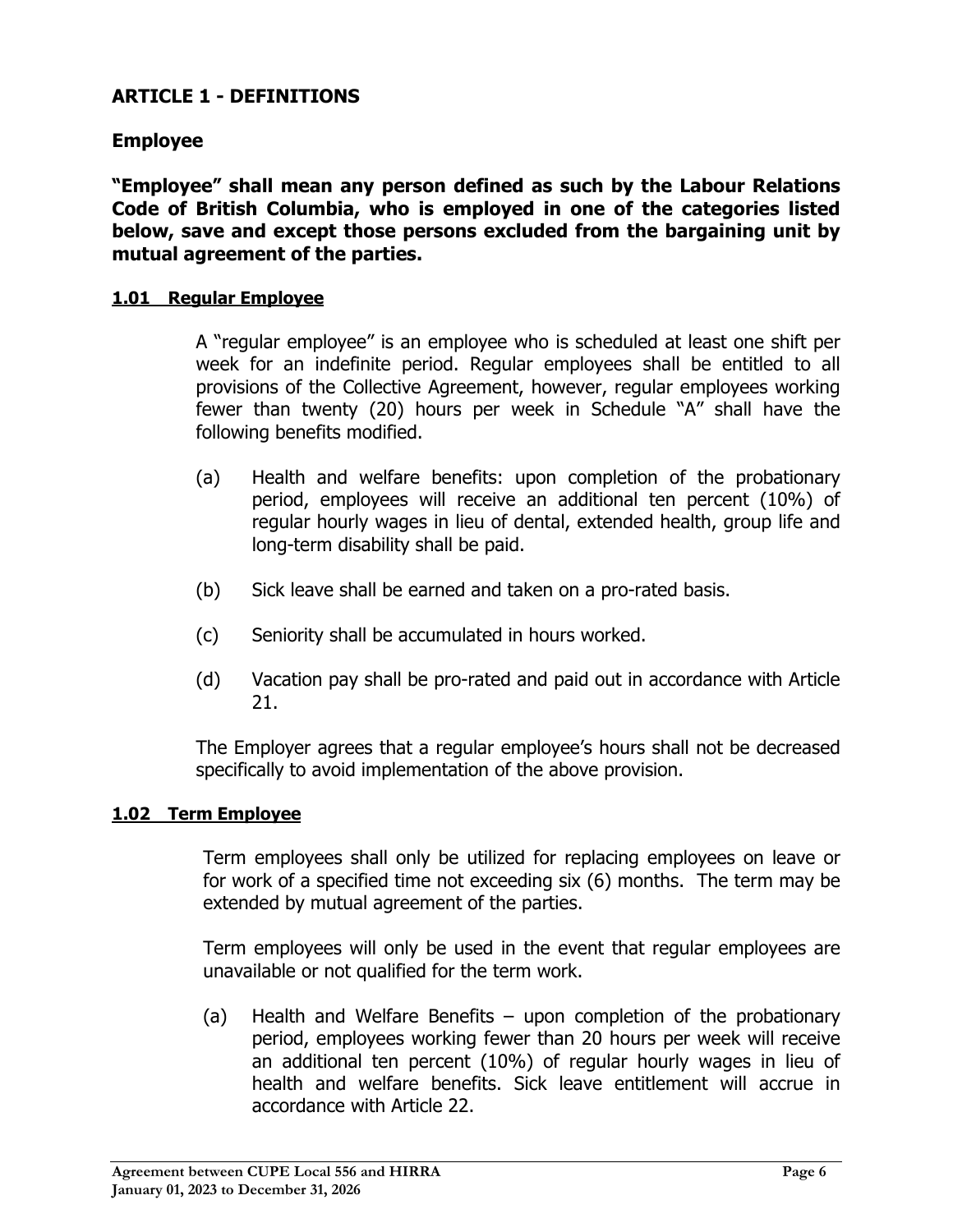- (b) Vacation Pay shall be pro-rated and paid out in accordance with Article 21.
- (c) If a term employee posts into a regular position, seniority shall apply from the start of the most recent continuous term of work without a break in service exceeding thirty (30) days.

## <span id="page-6-0"></span>**1.03 Casual Employee**

A "casual employee" is any person who is employed on an as needed basis from time to time as required by the Employer and will only be used in the event that regular employees are unavailable or not qualified for the casual work.

- (a) Health and Welfare Benefits upon completion of the probationary period, employees will receive an additional ten percent (10%) of regular hourly wage in lieu of benefits and sick leave.
- (b) Vacation pay shall be pro-rated and paid out in accordance with Article 21.

### <span id="page-6-1"></span>**1.04 Probationary Employee**

A "probationary employee" is an employee serving an initial period of three hundred (300) hours worked or four (4) months from the first day of work, whichever is less, to determine suitability for employment. Such period of time may be extended by written mutual agreement of the parties.

## <span id="page-6-2"></span>**ARTICLE 2 - MANAGEMENT RIGHTS**

- **2.01** The Union recognizes and agrees that the management and operation of the business and the direction of the working forces is vested exclusively in the Employer, subject to the terms of this agreement.
- **2.02** The Employer will retain the right to hire, discipline, demote, and discharge employees for just and reasonable cause.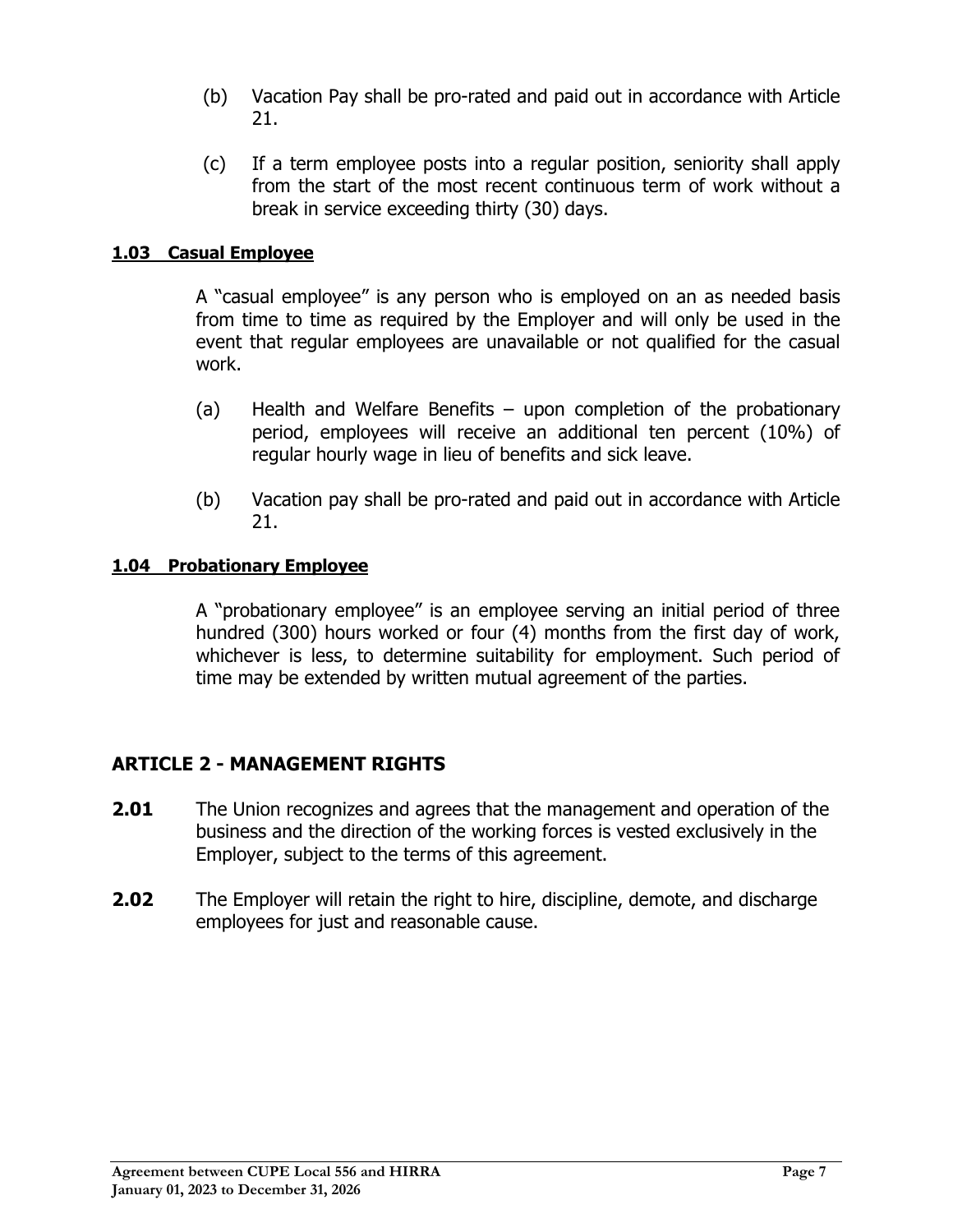## <span id="page-7-0"></span>**ARTICLE 3 - UNION RECOGNITION**

## <span id="page-7-1"></span>**3.01 Exclusive Bargaining Agent**

The Hornby Island Residents' and Ratepayers' Association or anyone authorized on its behalf recognizes the Canadian Union of Public Employees, Local 556 as the sole collective bargaining agency for its bargaining unit employees at 3600 Central Road on Hornby Island, classified and covered by this Agreement and hereby consents and agrees to negotiate with the Union and any authorized committee thereof, in any and all matters affecting the relationship between the parties to this Agreement with the goal of a peaceful and amicable settlement of any differences that may arise between them.

## <span id="page-7-2"></span>**3.02 Work of the Bargaining Unit**

The Manager will be considered a "working position" which allows them to work at any job, duty, or labour required during the work day as the need arises, provided there are no other employees available to perform the work. It is understood that no employee in the bargaining unit will suffer a lay-off or a reduction in their hours as a result of persons outside the bargaining unit doing their work.

## <span id="page-7-3"></span>**3.03 Right of Representation**

- (a) The Union or any member shall have the right at any time to have the assistance of representative(s) of the Canadian Union of Public Employees or any other advisor(s) when dealing or negotiating with the Employer upon notifying the Employer's representative responsible for the work area.
- (b) Such representative(s)/advisor(s) shall have access to the Employer's premises at 3600 Central Road in order to deal with any matters arising out of this Collective Agreement.

## <span id="page-7-4"></span>**3.04 Time Off with Pay for Union Officers and Committee Members**

Union officers and committee members may be entitled to leave their work during working hours in order to carry out their functions under this Agreement. Those functions are the investigation and progressing of grievances, attendance at meetings with the Employer, and participation in negotiations that occur within an employee's normal working hours. Permission to leave work during working hours for such purposes shall first be obtained from the appropriate manager. Such permission shall not be unreasonably withheld. Unless otherwise specifically provided, union activities shall not be pursued during working hours.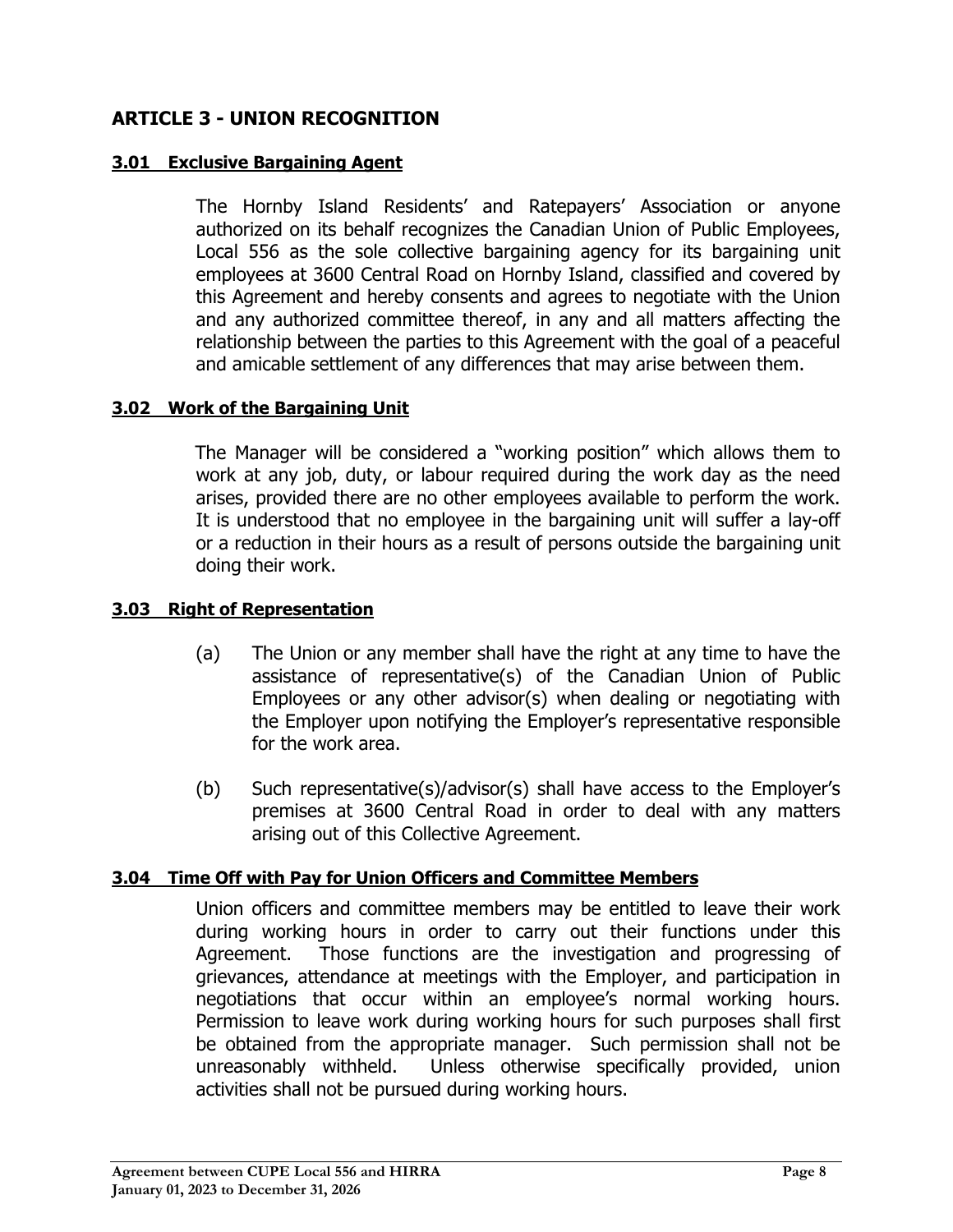## <span id="page-8-0"></span>**3.05 Time Off without Pay for Union Officers and Members**

- (a) Union officers and members requesting leave to attend to Union business or educational courses may be granted a leave of absence without pay subject to operational requirements. Such leave request shall not be unreasonably denied. Union Business shall include education, union conferences and conventions. Such leave shall not exceed ten (10) days per year, or a longer period subject to mutual agreement.
- (b) Members will continue to receive their regular pay and the Employer will invoice the Union for full reimbursement at the employee's regular rate of pay including benefit costs.

## <span id="page-8-1"></span>**ARTICLE 4 - NO DISCRIMINATION**

### <span id="page-8-2"></span>**4.01 No Discrimination or Harassment**

The Employer and the Union agree that employees are entitled to a workplace free from discrimination, harassment, and sexual harassment. Any complaint alleging discrimination, harassment, or sexual harassment, will be dealt with as set forth in the grievance procedure.

## <span id="page-8-3"></span>**ARTICLE 5 - UNION SECURITY**

## <span id="page-8-4"></span>**5.01 All Employees to be Members**

All employees covered by the terms of this Agreement shall, within thirty (30) days of their employment, as a condition of continued employment become and remain members of the Union.

## <span id="page-8-5"></span>**ARTICLE 6 - CHECK-OFF OF UNION DUES**

## <span id="page-8-6"></span>**6.01 Deductions, Check-off, and Remittance**

The Union agrees to advise the Employer of deductions authorized by the Union. The Employer shall deduct from every employee any monthly dues, initiations or general assessments levied in accordance with the Union constitution and/or by-laws and owing by them to the Union. This total amount shall be forwarded to the Union together with the amendments to the list of the employees from whom such deductions were made. Such deductions shall be remitted to the Union treasurer no later than the fifteenth  $(15<sup>th</sup>)$  day of the following month.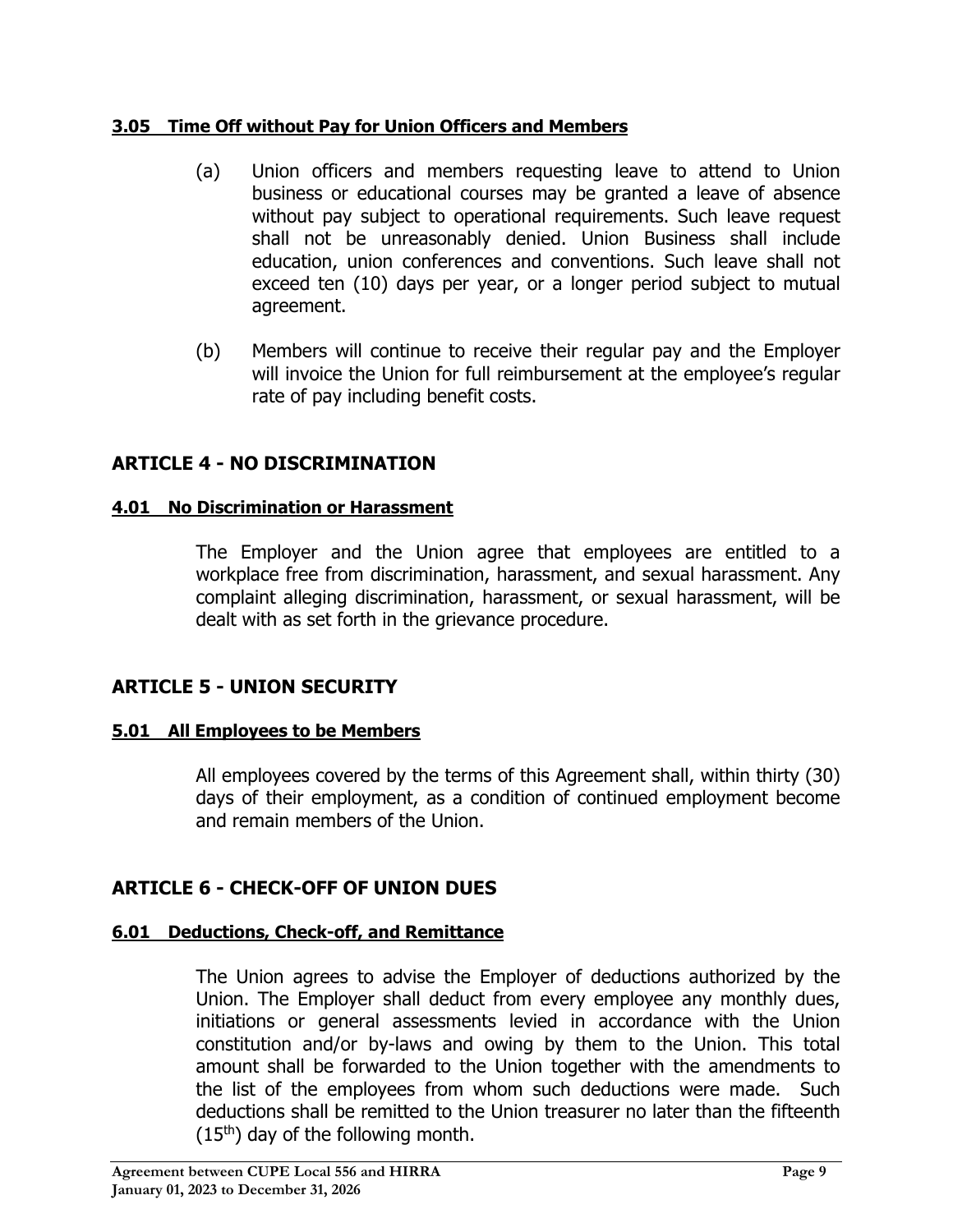### <span id="page-9-0"></span>**6.02 Dues Receipts**

At the same time that Income Tax (T-4) slips are made available, the Employer shall state on the slips, the amount of union dues paid by each member in the previous year.

## <span id="page-9-1"></span>**ARTICLE 7 - NEW EMPLOYEES**

#### <span id="page-9-2"></span>**7.01 New Employees**

The Employer agrees that the Union will acquaint new employees with the fact that an Agreement between the parties is in effect and present that new employee with a copy of the current Agreement.

#### <span id="page-9-3"></span>**7.02 Acquainting New Employees**

**The Employer agrees to permit a shop steward or unit chair up to fifteen (15) minutes with a new employee during the first (1st) week of employment to review the collective agreement, at a time which will not unduly affect operational requirements.**

### <span id="page-9-4"></span>**ARTICLE 8 - CORRESPONDENCE AND NOTIFICATION**

#### <span id="page-9-5"></span>**8.01 Correspondence**

Except as otherwise stated in this Agreement all correspondence between the parties arising out of this Agreement or incidental thereto, shall pass to and from the HIRRA of the Employer and the Unit Vice-President of the Union with a copy to the Recording Secretary of the Union.

#### <span id="page-9-6"></span>**8.02 Notification**

The Union shall be notified in writing of all promotions, lay-offs, transfers, hirings, recalls, terminations of employment within one (1) pay period.

## <span id="page-9-7"></span>**ARTICLE 9 - LABOUR MANAGEMENT RELATIONS/COLLECTIVE BARGAINING**

#### <span id="page-9-8"></span>**9.01 Representatives**

The Employer shall not bargain with or enter into any agreement, written or verbal, with an employee or group of employees in the bargaining unit that conflicts with the terms of this Agreement. No employee or group of employees shall undertake to represent the Union at a meeting with the Employer without the proper authorization of the Union. In representing an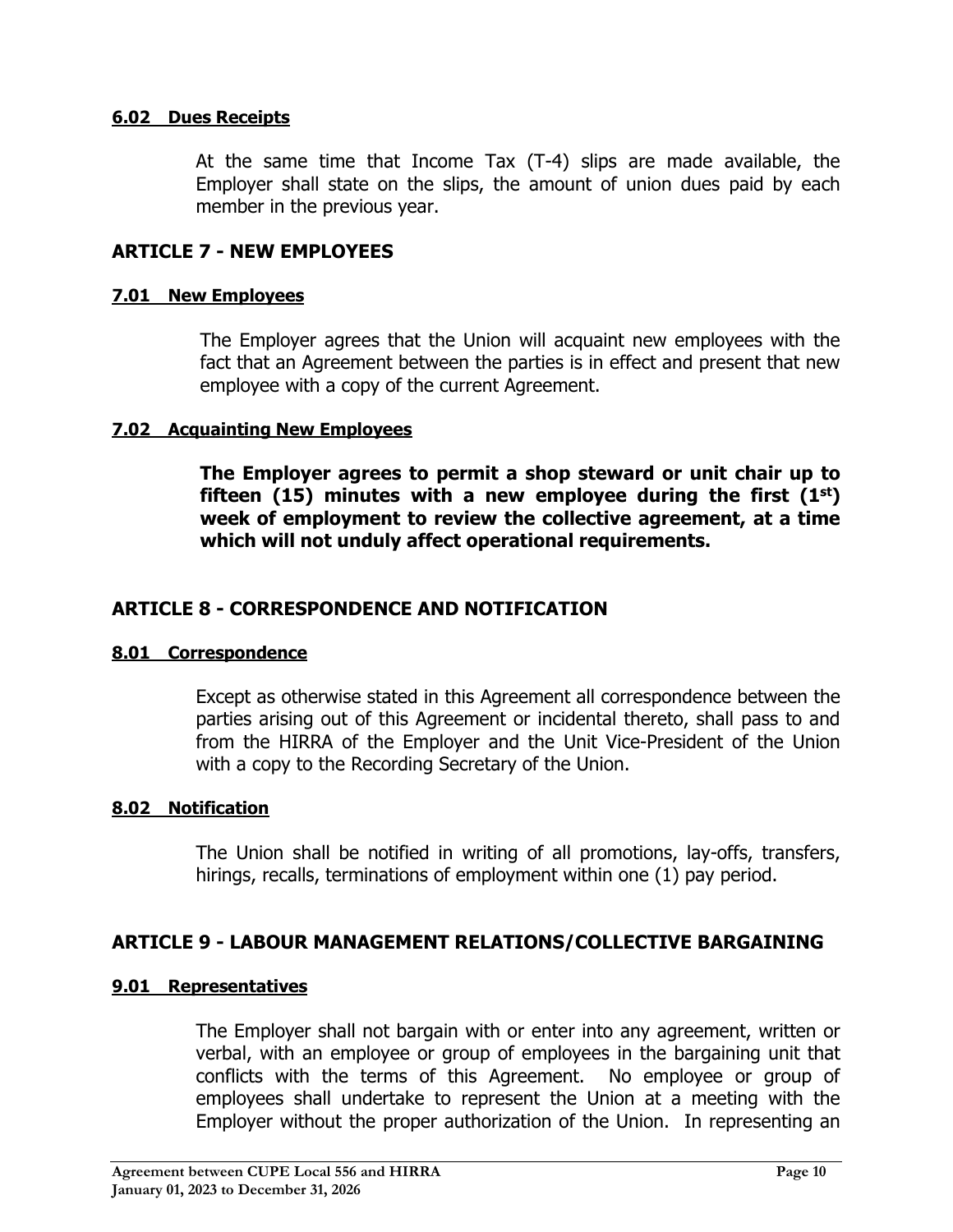employee or group of employees, an elected or appointed representative of the Union shall be the spokesperson.

In order that this may be carried out, the Union will supply the Employer with the names of its officers. Likewise, the Employer shall supply the Union with a list of its supervisory personnel with whom the Union may be required to transact business.

### <span id="page-10-0"></span>**9.02 Collective Bargaining Committee**

A Union bargaining committee shall be elected or appointed and consist of not more than three (3) members of the Union. The Union will advise the Employer of the names of the Union members of the committee who will attend the meetings.

#### <span id="page-10-1"></span>**9.03 Labour-Management Committee**

(a) A Labour-Management Committee shall be established consisting of the Unit Vice-President of the Union, plus one (1) other representative appointed by the Union and two (2) representatives appointed by the Employer. Additional representatives may attend at the request of either party. It is the intention of the parties that both the Employer and the Union will be equally represented.

## (b) **Function of Committee**

The committee shall concern itself with the following general matters:

- (i) Considering suggestions to improve relations between the Employer and its employees;
- (ii) Promoting and improving the efficient operation, services and practices of the Employer;
- (iii) Reviewing staff suggestions and answering questions regarding working conditions and service to the public;
- (iv) Correcting conditions that might cause misunderstandings;
- (v) Matters of mutual concern.
- (c) The Labour-Management Committee shall meet **within seven (7) days** at the call of either party.
- (d) The parties agree to identify agenda items and circulate to the other members at least five (5) business days in advance of each meeting.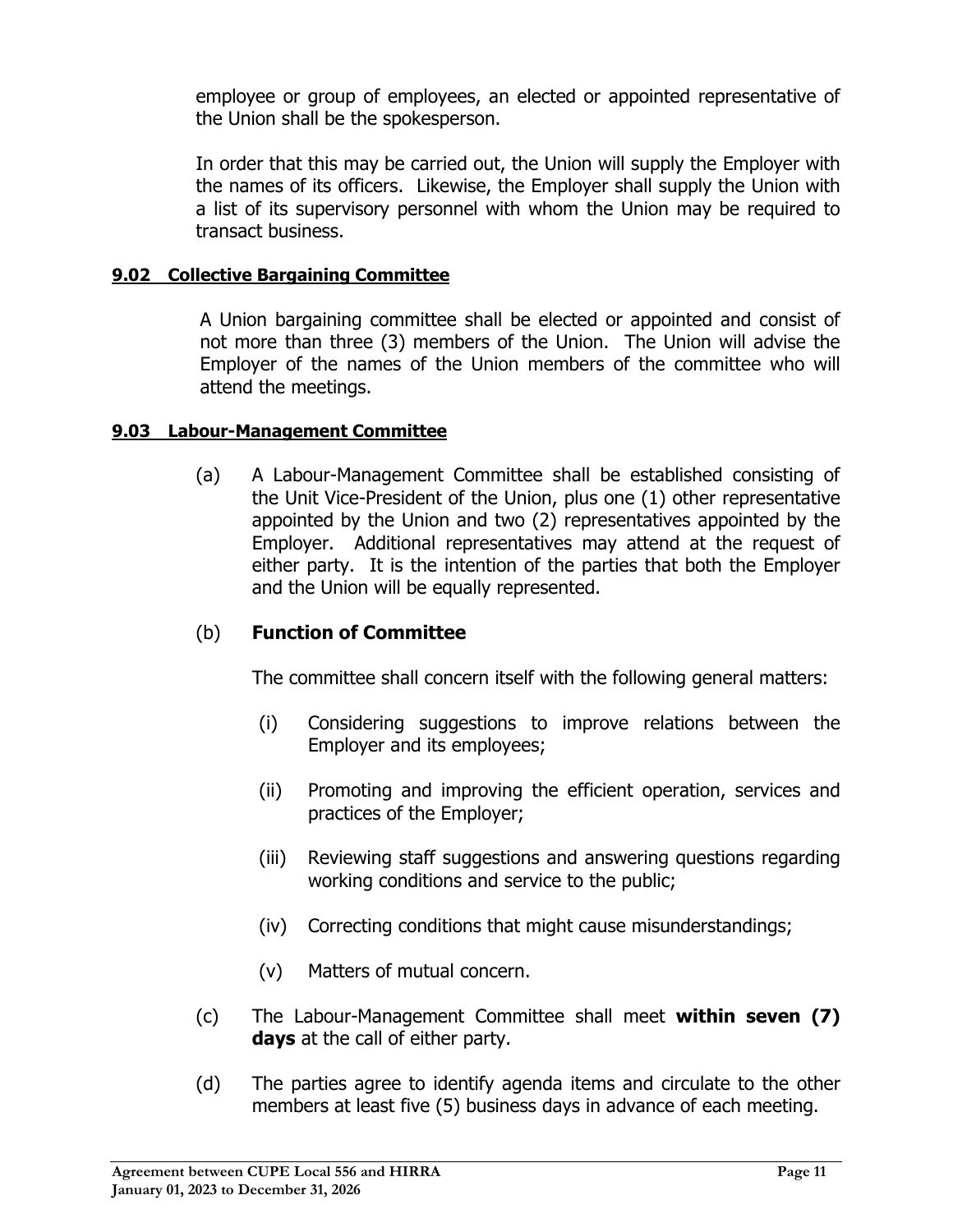- (e) Employees appointed by the Union to attend Labour-Management Meetings shall continue to be paid for their time while attending the Labour Management Committee Meeting.
- (f) Minutes will be recorded and posted at the Recycling Depot.

## <span id="page-11-0"></span>**ARTICLE 10 - GRIEVANCE PROCEDURE**

## <span id="page-11-1"></span>**10.01 Grievance Procedure**

In the event that any difference arises out of the interpretation, application or alleged violation of this Agreement, including any question as to whether any matter is arbitrable, such questions or differences shall be finally and conclusively settled without stoppage of normal work in the following manner:

## Step 1

Within five (5) working days of the employee becoming aware of the matter the employee shall attempt to resolve the matter in discussion with their manager. The manager shall clearly advise the employee as to the result of this action and the reasons why.

## Step 2

Where the discussion at Step 1 does not resolve the matter, the employee may file their request in writing to their Manager within five (5) working days of the meeting. Within five (5) working days of the receipt of the request from the employee, the Manager shall respond in writing. The Manager must, in writing, provide any and all related information to the employee that it has available.

## Step 3

If no settlement is reached at Step 2, the aggrieved employee shall submit the grievance in writing to the Employer within ten working days of the Managers response provided at Step 2.

The recipients shall meet with the employee and Union shop steward, or other Union representative of CUPE Local 556 within ten (10) working days of the submission of the grievance to the Employer, in an attempt to reach a satisfactory settlement. The Employer will advise the Union in writing of its response to the grievance within five (5) working days of the meeting.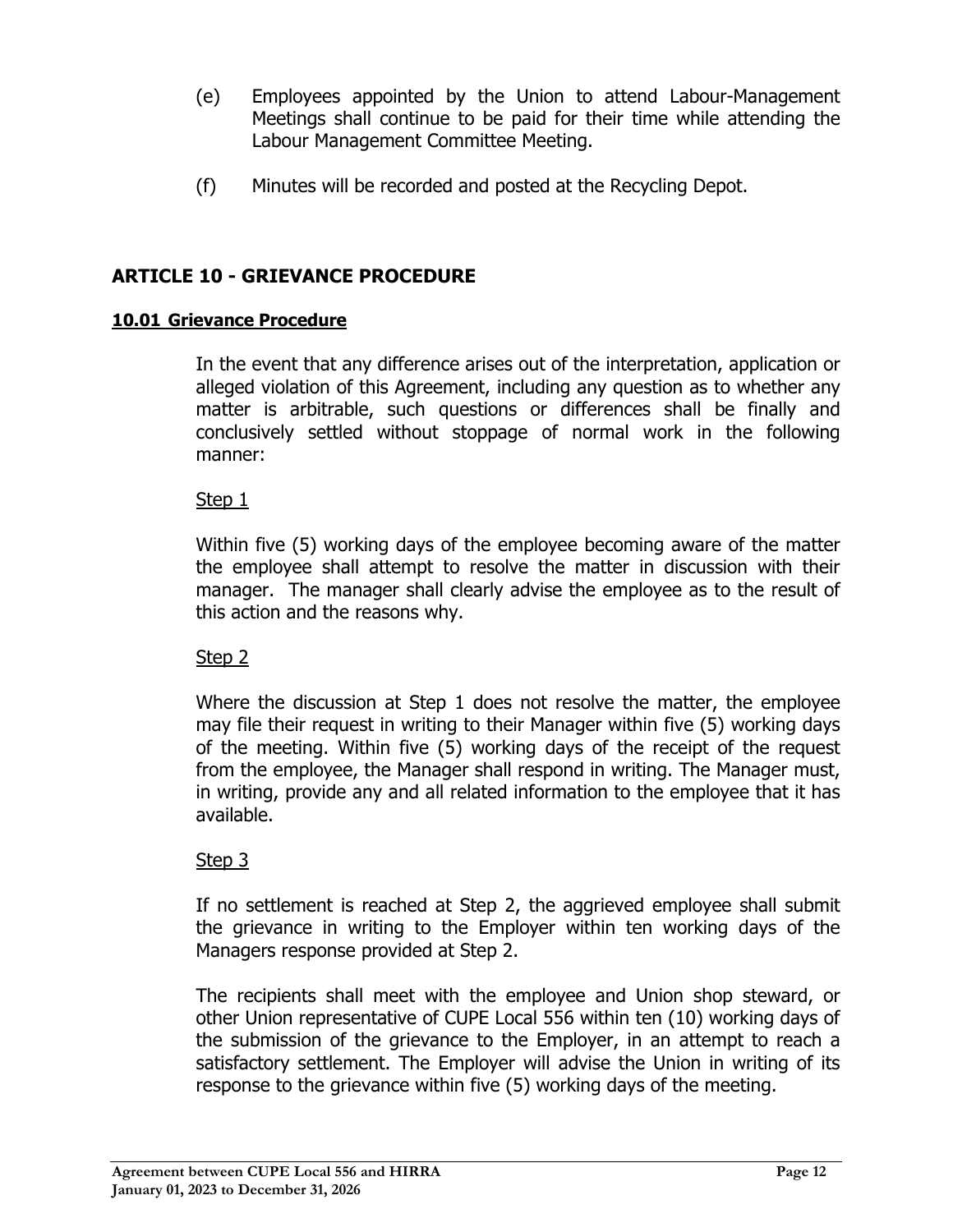## Step 4

Where no settlement is reached through the foregoing procedure, the grievance may be referred to grievance mediation, by mutual agreement, through the Labour Relations Board (LRB). Each party shall pay its own expenses and costs of mediation, and one-half (1/2) the compensation and expenses of the mediator.

If there is no agreement between the parties to move to grievance mediation, then it shall be submitted to arbitration as outlined in Article 11.

### <span id="page-12-0"></span>**10.02 Extension of Time Limits**

The Union and the Employer may, by mutual agreement, in writing, extend the time limits mentioned above, provided such extension is requested prior to the expiry of the time allowed. Such a request to extend the timelines will not be unreasonably withheld. When the recipient of the grievance fails to respond within the time limits prescribed in this article, the grievance shall advance to the next step in the grievance procedure. Where the grievance is not addressed by the Union within the time limits prescribed in this article it is deemed to be abandoned.

#### <span id="page-12-1"></span>**10.03 Policy Grievances**

Where a dispute involving a question of general application or general interpretation of this Agreement occurs or the Employer has a grievance, such grievance may be processed commencing at Step 3 provided the grievance is submitted within fifteen (15) working days from the date the Party became aware of the matter.

A group grievance may be filed at Step 3.

## <span id="page-12-2"></span>**10.04 Progressive Discipline**

The Employer agrees to follow the principles of progressive discipline as set out in the HIRRA policy if an employee commits an act of misconduct. This process is meant to be corrective rather than punitive, with the overall aim to rehabilitate the behavior of the employee.

If the problem is corrected at any stage of the progressive discipline process, the disciplinary process ends. If, after one year, the employee has made the necessary positive changes with no further related issues, the discipline will be removed from their personnel file and destroyed.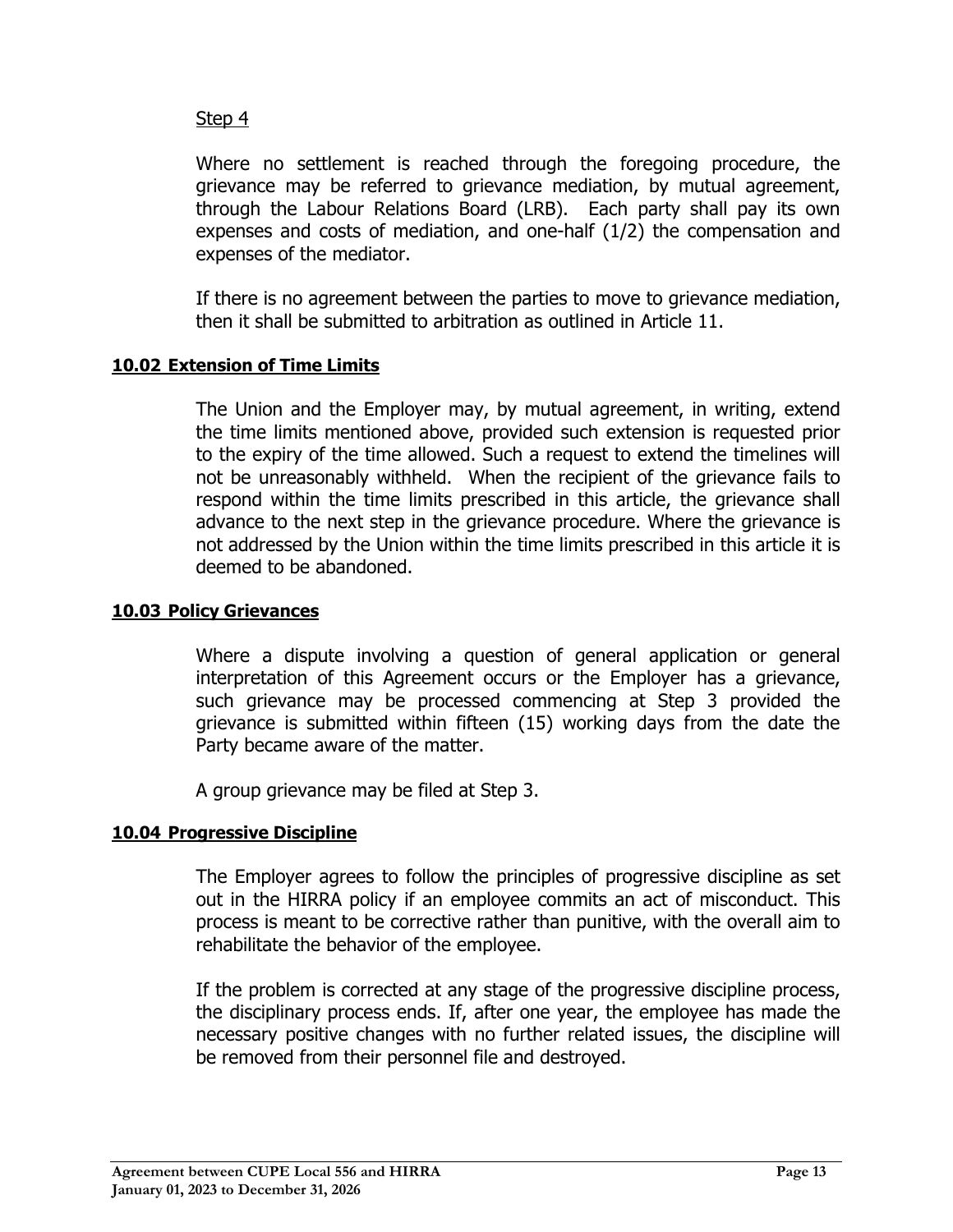## <span id="page-13-0"></span>**ARTICLE 11 – ARBITRATION**

#### <span id="page-13-1"></span>**11.01 Single Arbitrator**

A single arbitrator shall be appointed by mutual agreement between the parties.

#### <span id="page-13-2"></span>**11.02 Decision of the Arbitrator**

The decision of the Arbitrator shall be in writing, preferably within one (1) month, and shall be final, binding, and enforceable on the parties, but in no event shall the Arbitrator have the power to change this Agreement or to alter, modify or amend any of its provisions.

#### <span id="page-13-3"></span>**11.03 Expenses of the Board**

Each party shall pay its own expenses and costs of arbitration and one-half (1/2) the compensation and expenses of the Arbitrator.

## <span id="page-13-4"></span>**ARTICLE 12 - DISCHARGE AND SUSPENSION**

#### <span id="page-13-5"></span>**12.01 Suspension and Discharge**

- (a) An employee may be suspended or discharged for just and reasonable cause. Such employee and the Union shall be advised promptly in writing by the Manager of the reason for such suspension or discharge.
- (a) An employee considered by the Union to be wrongfully suspended or discharged shall be entitled to a hearing under the grievance procedure commencing at Step 3.

#### <span id="page-13-6"></span>**12.02 Demotion as Discipline**

Demotion shall not be used as a disciplinary measure.

## <span id="page-13-7"></span>**ARTICLE 13 - PICKET LINES**

#### <span id="page-13-8"></span>**13.01 Legal Picket Lines**

No employee will be required to enter any building or property where a picket line is in evidence when such picket line is established under either the Statutes of the Province of British Columbia or the Statutes of Canada except for the purpose of maintaining essential services in the cases of emergencies when required by the Employer and their local Union.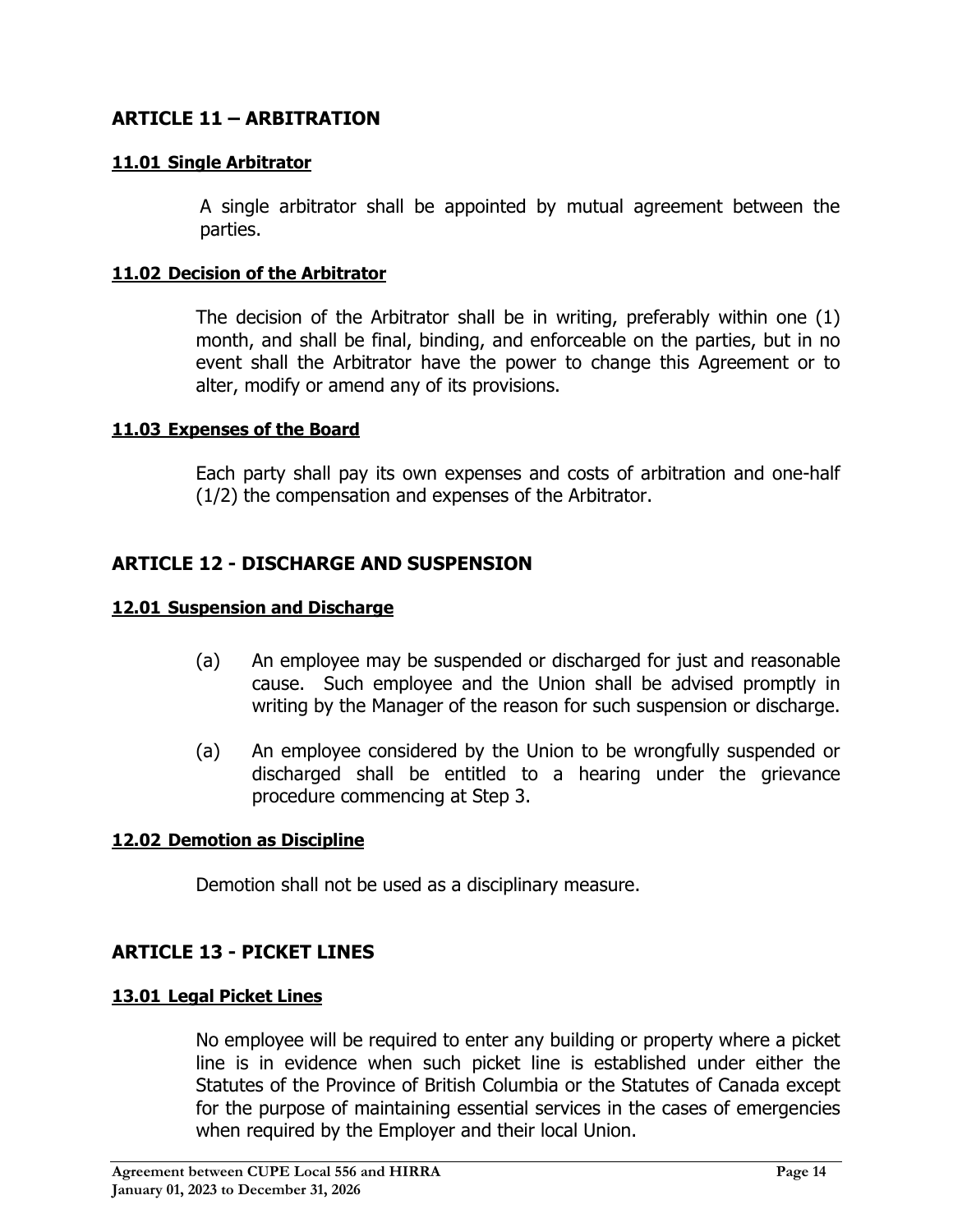## <span id="page-14-0"></span>**ARTICLE 14 - PERSONNEL RECORDS**

#### <span id="page-14-1"></span>**14.01 Personnel Records**

An employee shall have the right to have access to and review their personnel record. Such access will be granted within a reasonable period upon receipt of a written request. Such access will be allowed only while in the presence of a member of management.

Any disagreement as to the accuracy of the information contained in the file may be the subject of the grievance procedure and the eventual resolution thereof shall become part of the employee's record.

No evidence from the employee's record may be introduced as evidence in any hearing, of which the employee was not aware at the time of the filing of such evidence.

An employee shall be given a copy of all material in their personnel record and shall initial each page in the file for which a copy has been obtained.

## <span id="page-14-2"></span>**ARTICLE 15 – SENIORITY**

#### <span id="page-14-3"></span>**15.01 Definition**

Seniority shall be based on length of service with the Employer from the most recent date of hire. Subject to qualification and skills, seniority shall be used in determining preference or priority for promotion, transfer, lay-off, permanent reduction of the work force, shift priority, and recall, as set out in other provisions of this Agreement.

#### <span id="page-14-4"></span>**15.02 Seniority list**

- (a) The Employer shall maintain a seniority list showing the current classification and the date upon which each employee's service commenced. An up-to-date seniority list shall be sent to the Union and posted on the bulletin board in January and July of each year.
- (b) Where two (2) or more employees have the same seniority date, the employee with the earliest date of application for employment shall be the most senior.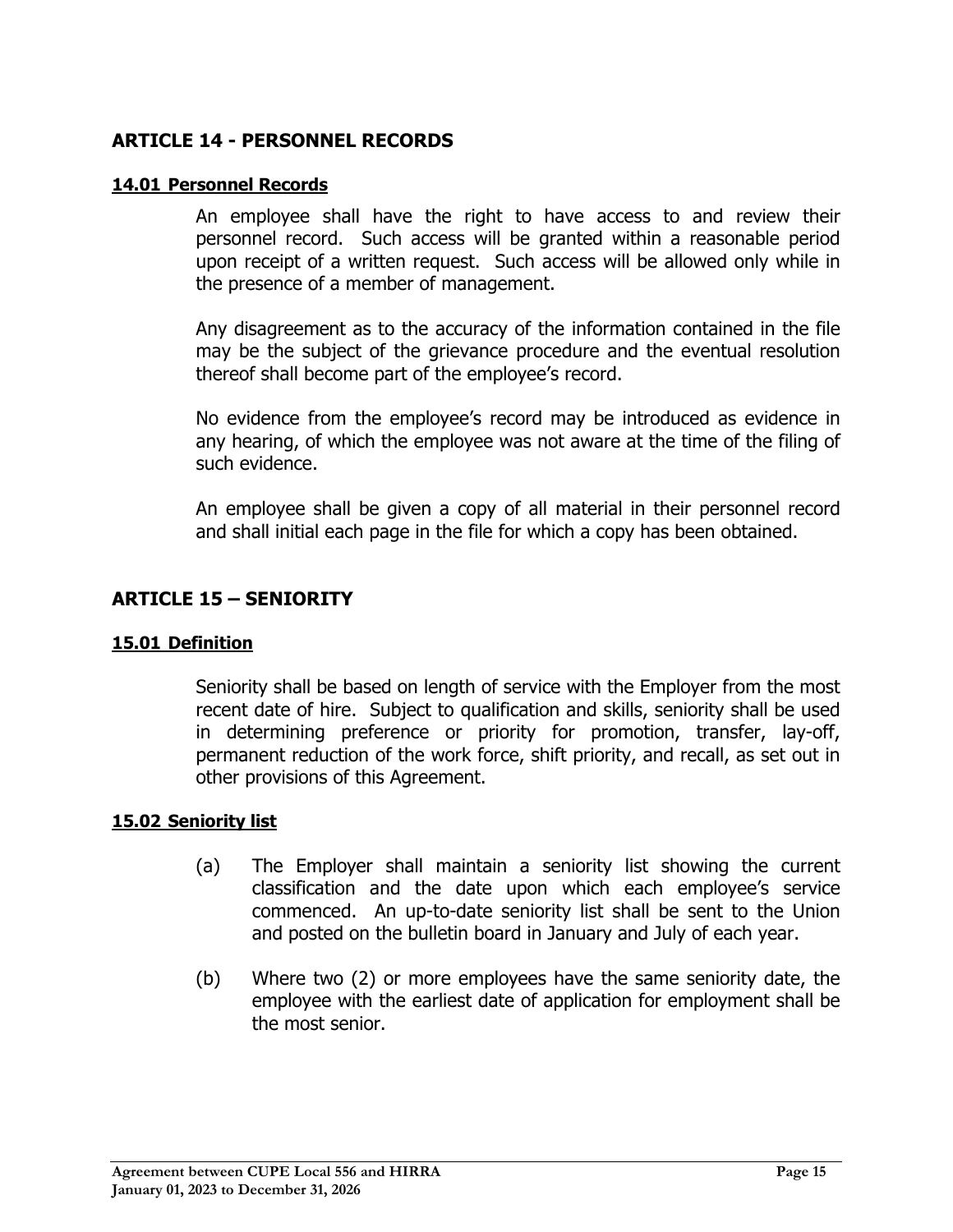### <span id="page-15-0"></span>**15.03 Loss of Seniority**

An employee shall not lose seniority if they are absent from work because of illness, disability, accident, lay-off, or leave, all of which are to be approved by the Employer. An employee shall only lose their seniority in the event:

- (a) They are discharged and are not reinstated;
- (b) They resign in writing;
- (c) They retire;
- (d) The employee is absent from work in excess of three (3) working days without notifying the Employer unless such notice was not reasonably possible;
- (e) They fail to return to work within fifteen (15) working days following a recall pursuant to Article 17.03;
- (f) They are laid-off for a period longer than twelve (12) months.

## <span id="page-15-1"></span>**ARTICLE 16 - PROMOTIONS, STAFF CHANGES, AND VACANCIES**

#### <span id="page-15-2"></span>**16.01 Job Postings**

The Employer will prepare a notice of vacancy and post for vacant or newly created positions to be filled.

The Employer shall notify the Union in writing and post notice of the position on the Recycling Depot bulletin board for a minimum of ten (10) working days in order that all members will know about the position and be able to make written application therefore.

The minimum posting period may be reduced upon mutual agreement of the parties.

If there are no successful applicants from within the bargaining unit, the Employer may fill the position from outside the bargaining unit.

#### <span id="page-15-3"></span>**16.02 Method of Making Appointment**

In making promotions and transfers, the required qualifications and skills for the position shall be the primary consideration and where two (2) or more internal applicants are equally capable of fulfilling the duties of the position, seniority as defined in this Agreement shall be the determining factor.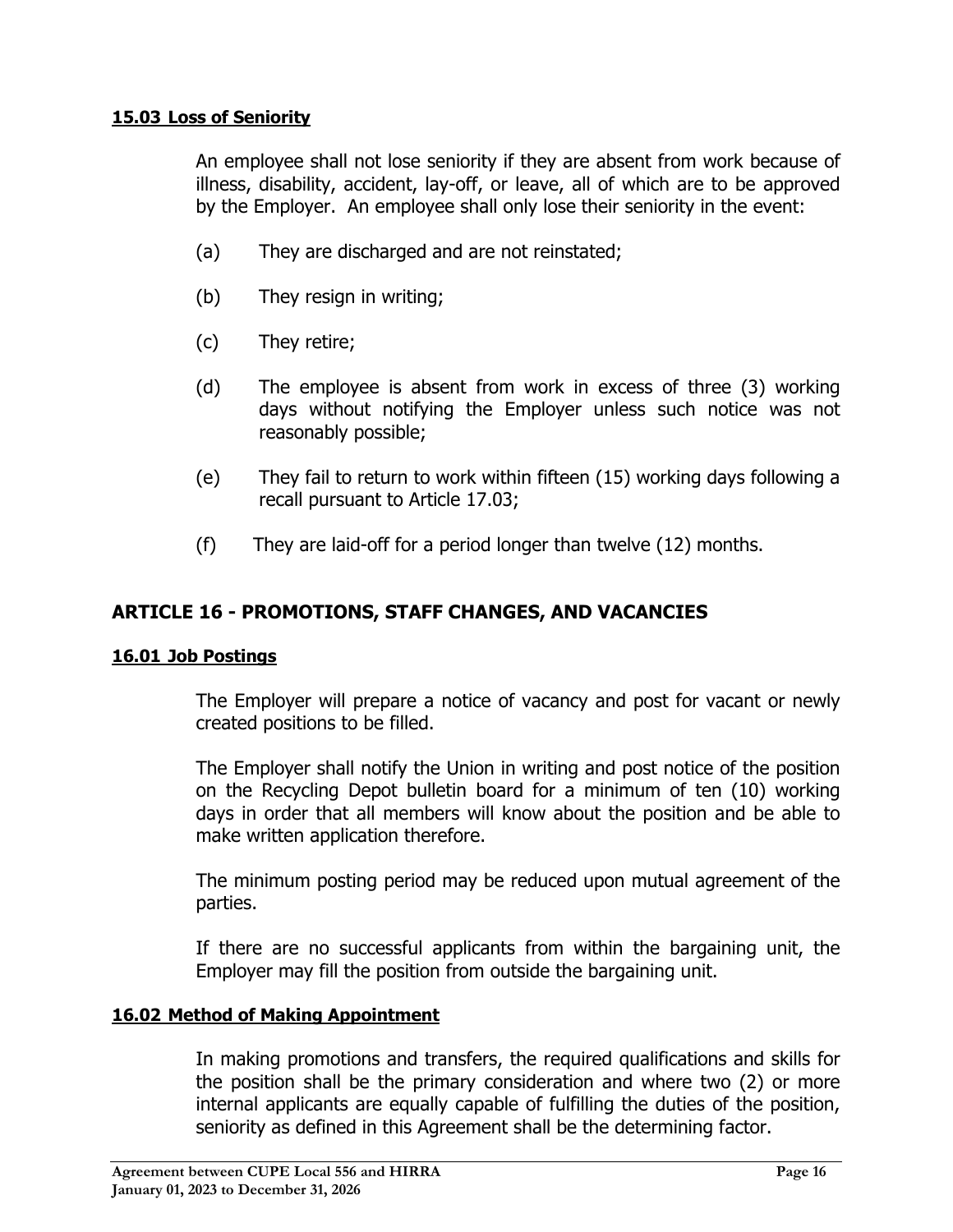#### <span id="page-16-0"></span>**16.03 Trial Period**

- (a) In the event an employee is promoted or transferred to another position, they shall be considered to be on trial for a period of not more than thirty (30) **calendar** days and shall be paid at a wage rate for that position. The trial period may be decreased by mutual agreement between the employee and the Employer.
- (b) Should the employee be unable to satisfy the requirements of the position, or does not want that position**,** then they shall be returned to their former position at the wage they previously earned in the former position, plus any increments to which they would have otherwise been entitled had they not been promoted, transferred or selected to fill a job vacancy.
- (c) **In the event an employee is returned to their former position, all other employees who changed job positions shall also move back to their former job positions and wage rates which they occupied previously.**

## <span id="page-16-1"></span>**ARTICLE 17 - LAY-OFFS AND RECALLS**

#### <span id="page-16-2"></span>**17.01 Definition of Lay-Off**

A lay-off shall be defined as a reduction in the work force or a reduction in the regular hours of work as defined in this Agreement.

#### <span id="page-16-3"></span>**17.02 Layoff Procedure**

- (a) In the event of a lay-off, employees shall be laid off in the reverse order of their seniority.
- (b) The Employer shall notify employees who are to be laid-off, thirty (30) calendar days prior to the effective date of lay-off. If the employee has not had the opportunity to work the days as provided in this article, they shall be paid for the days for which work was not made available.
- (c) Notice of layoff will be in writing, with a copy forwarded to the Union. Employees who are laid-off and subsequently recalled, will be credited with previous seniority.
- (d) New employees shall not be hired until any employees who are laid-off have been given an opportunity to be recalled to work which they are qualified to perform.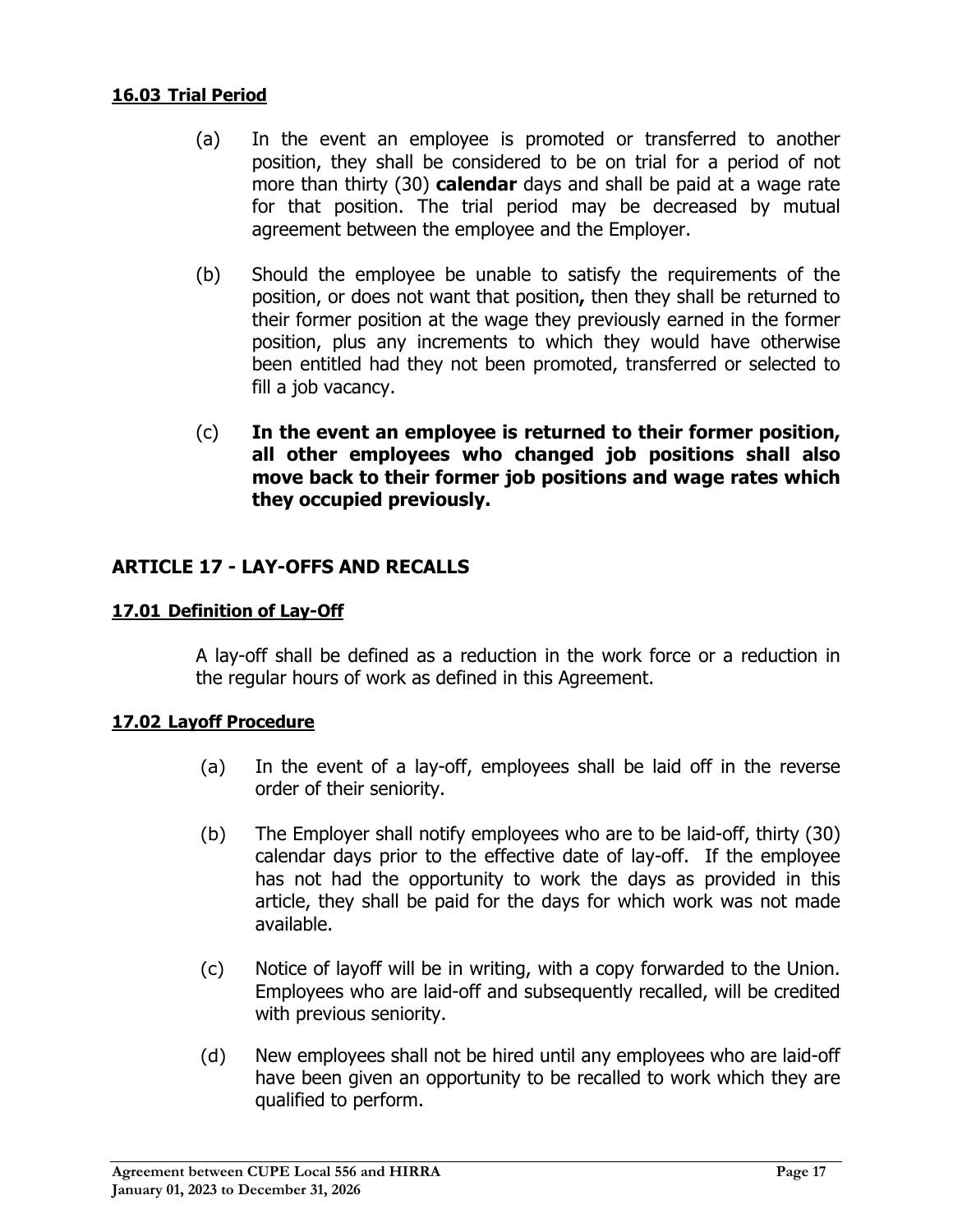## <span id="page-17-0"></span>**17.03 Recall Procedure**

- (a) Employees shall be recalled in the order of their seniority provided the employee is qualified to perform the work.
- (b) Employees laid-off under Article 17 shall be placed on the recall list in seniority order for a period not to exceed twelve (12) consecutive months.
- (c) It shall be the responsibility of laid-off employees on the recall list to maintain their current telephone number, e-mail address, and postal address with the Employer.

## <span id="page-17-1"></span>**ARTICLE 18 - HOURS OF WORK**

### <span id="page-17-2"></span>**18.01 Recycling Depot Employees**

- (a) Standard Hours
	- (i) Prior to commencing employment, standard hours of work for all staff will be determined by the Manager based on operational needs at the HIRRA Recycling Depot.
	- (ii) Days and hours of work will be confirmed by an Offer of Employment letter which indicates the type of employment status offered as well as hours of work and days of work as applicable.
	- (iii) Subject to changes in operational need, the current hours of work will be up to five (5) hours per day for up to five (5) consecutive days between Thursday and Monday, between 8:30 a.m. and 1:30 p.m.
- (b) Breaks
	- (i) Employees will receive one (1) paid fifteen (15) minute break during the course of their shift.
	- (ii) An employee scheduled to work more than five (5) consecutive hours is entitled to an unpaid meal break of one half (1/2) hour.
- (c) Changes to schedule
	- (i) Employees must be provided with one (1) month's notice should it be necessary to change their work schedule.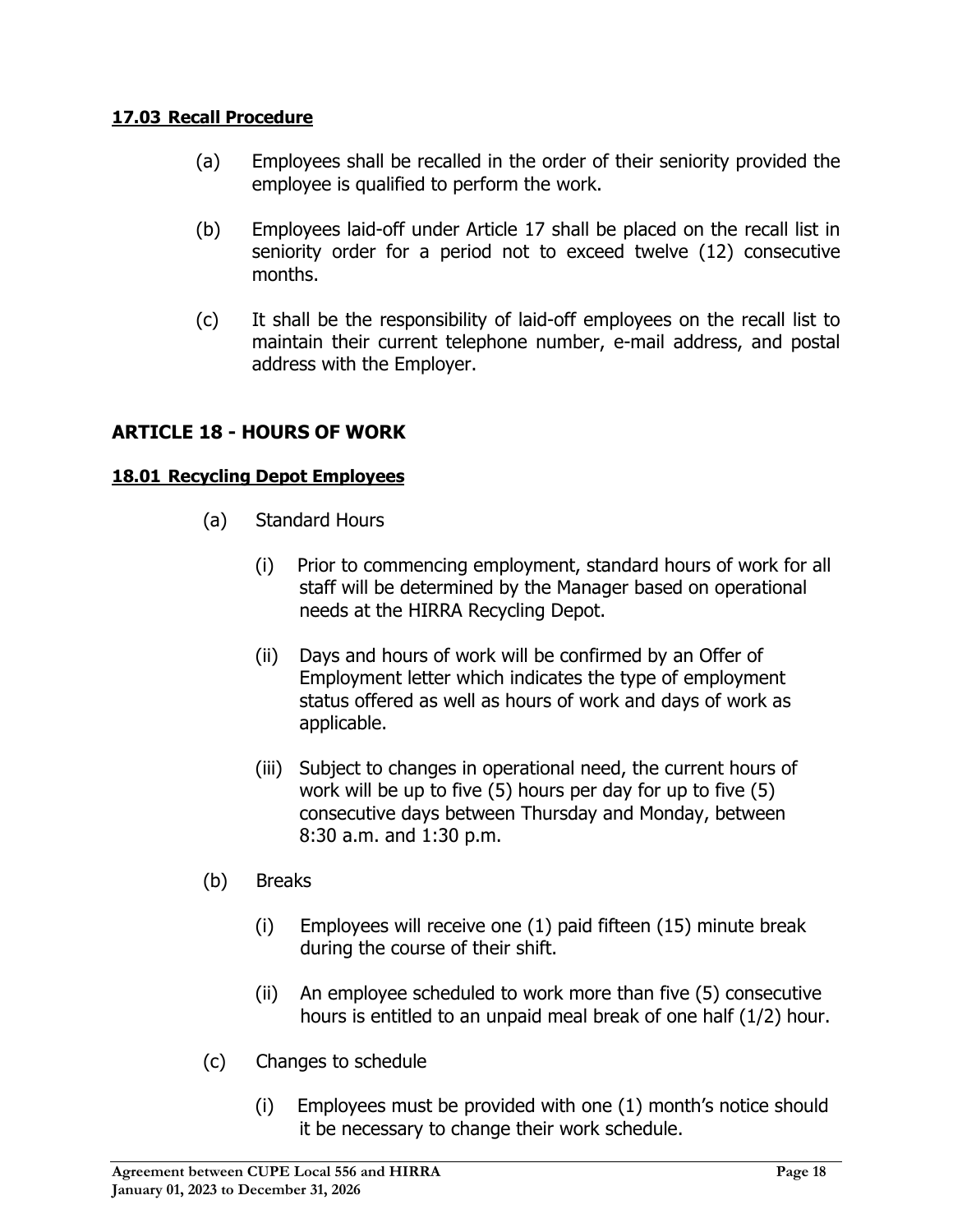- (ii) Employees may request a change to their work schedule with one (1) months' notice. Approval may be given if it does not adversely affect operations.
- (iii) The period of notice may be waived if both the employee and the manager agree.

## <span id="page-18-0"></span>**ARTICLE 19 – OVERTIME**

#### <span id="page-18-1"></span>**19.01 Overtime Defined**

Overtime will be paid for all hours worked in excess of eight (8) hours per day or forty (40) hours per week.

Overtime shall be paid at the rate of time and one-half (1-1/2x) for the first two (2) hours and double time (2x) thereafter.

#### <span id="page-18-2"></span>**19.02 Overtime Authorized**

Any overtime to be worked will require the approval of the Manager in advance.

#### <span id="page-18-3"></span>**19.03 Call-out List**

- (a) When an employee is advised by the Manager that they are "on call", that is, immediately available by telephone contact, or paging device, they shall be paid for each eight  $(8)$  hours of standby – one  $(1)$  hour pay.
- (b) Employees called out shall be paid for a minimum of two (2) hours.

## <span id="page-18-4"></span>**ARTICLE 20 - PAID HOLIDAYS**

#### <span id="page-18-5"></span>**20.01 Statutory Holidays**

Employees shall be entitled to the following holidays with pay. Pay for statutory holidays shall be calculated on a pro-rated basis averaged on the total hours worked over the last thirty (30) calendar days.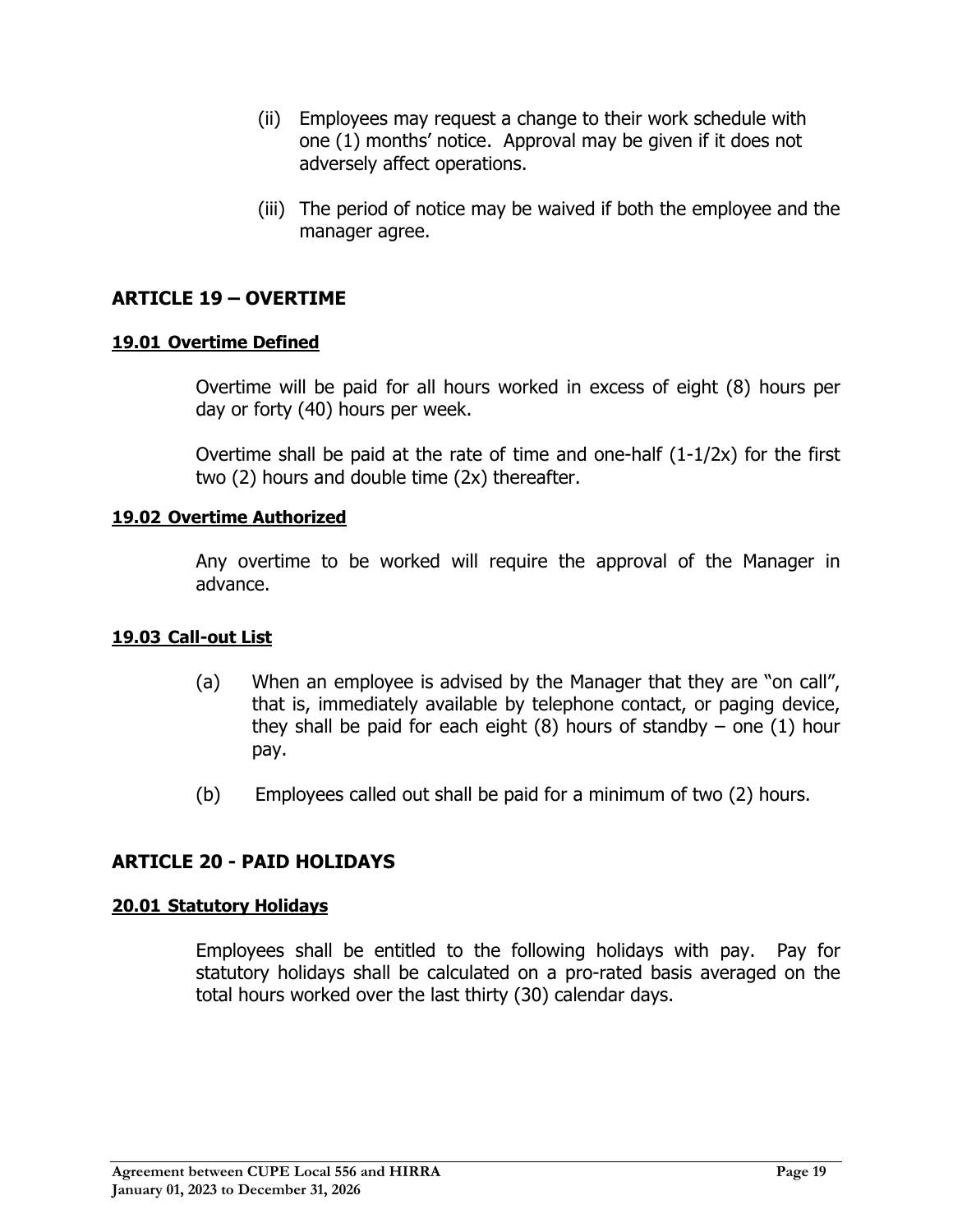| New Year's Day    | Labour Day                    |
|-------------------|-------------------------------|
| <b>Family Day</b> | <b>National Day for Truth</b> |
| Good Friday       | & Reconciliation              |
| Easter Monday     | Thanksgiving Day              |
| Victoria Day      | Remembrance Day               |
| Canada Day        | Christmas Day                 |
| B.C. Day          | <b>Boxing Day</b>             |
|                   |                               |

**Truth and Reconciliation Day shall be recognized as a statutory holiday annually on September 30th, unless an alternative date is proclaimed by the Federal and/or Provincial governments as a statutory holiday for the observance of reconciliation with Indigenous peoples.**

In addition to the foregoing, employees shall be entitled to any further days as proclaimed by the federal, provincial or municipal governments.

#### <span id="page-19-0"></span>**20.02 Paid Holidays on Scheduled Day Off**

When any of the above-noted holidays fall on an employee's scheduled day off, the employee shall receive one (1) day's pay or one (1) other day off with pay at a time mutually agreed by the Employer and employee.

#### <span id="page-19-1"></span>**20.03 Pay for Regularly Scheduled Work on a Paid Holiday**

An employee who is scheduled to work or called in shall be paid at the rate of time and one-half (1-1/2x) plus one (1) other day off with pay, in lieu of holiday pay. The day designated as a day in lieu shall be taken within ninety (90) days following the holiday for which the day in lieu is being taken at a time mutually agreeable to the employee and the Employer. In the event a date is not mutually agreed upon the employee shall be paid out.

## <span id="page-19-2"></span>**ARTICLE 21 – VACATIONS**

#### <span id="page-19-3"></span>**21.01 Annual Vacation Entitlement**

Annual vacation entitlement shall be as follows:

| <b>Years of Service</b>            | <b>Vacation Entitlement</b> |                         | <b>Percentage of Regular</b><br>Pay |               |       |
|------------------------------------|-----------------------------|-------------------------|-------------------------------------|---------------|-------|
| Up to one $(1)$ year               | $\left(1\right)$            | Pro-rated on ten days   | (10)                                | Four percent  | (4%)  |
| After one up to <b>seven</b> years | $(1-7)$                     | Fifteen days            | (15)                                | Six percent   | (6%)  |
| From eight up to eleven years      | $(8-11)$                    | Twenty days             | (20)                                | Eight percent | (8%)  |
| After eleven years                 | $(11+)$                     | <b>Twenty-five days</b> | (25)                                | Ten percent   | (10%) |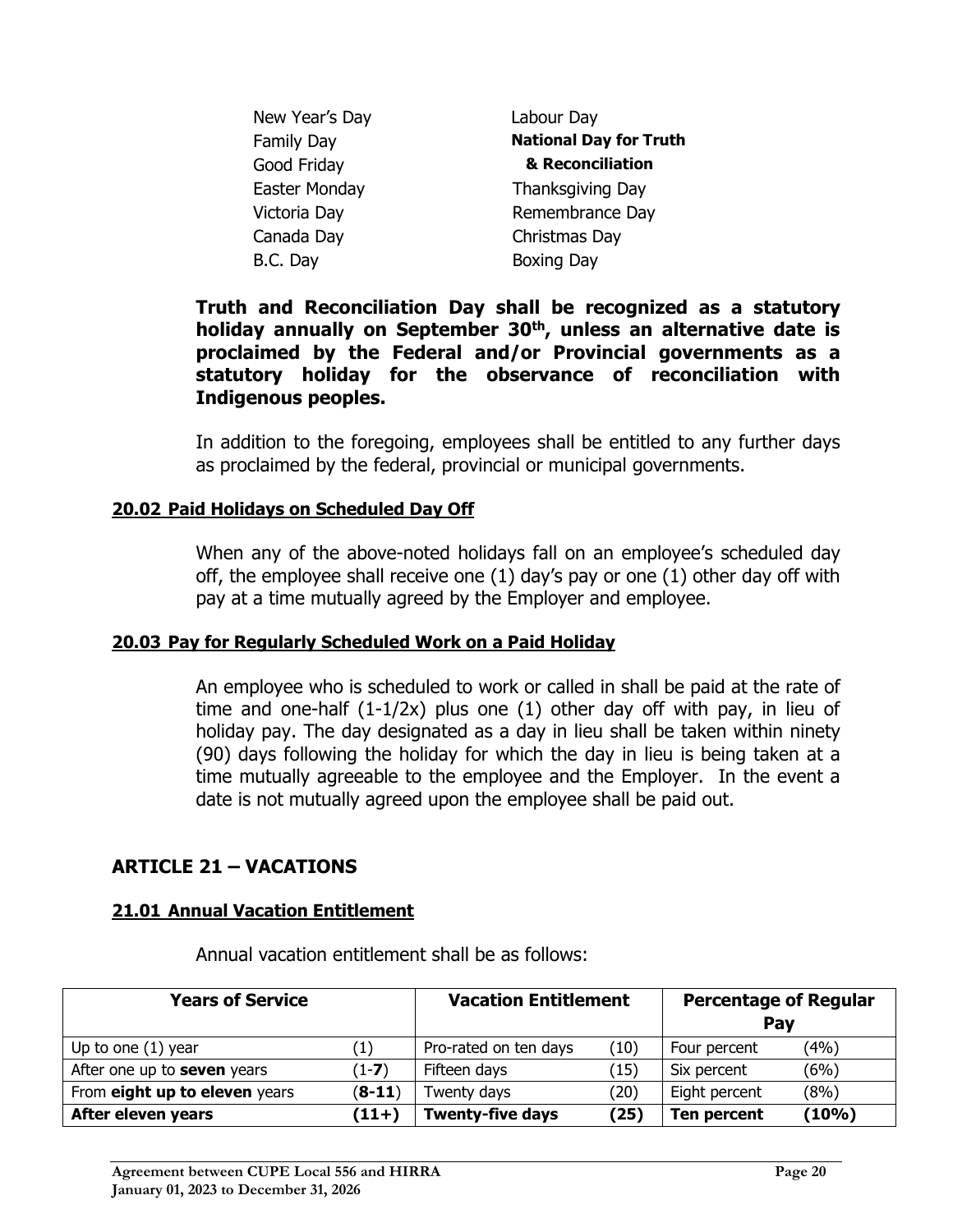\*A week is defined as the number of hours worked in a regularly scheduled work week.

#### <span id="page-20-0"></span>**21.02 Holiday Coinciding With a Day of Vacation**

Where a statutory holiday, as provided in Article 20, occurs while an employee is taking annual vacation, the employee shall be granted one (1) extra day off with pay in lieu of each such holiday.

#### <span id="page-20-1"></span>**21.03 Vacation Payment**

Employees may choose to receive their entitlement on a bi-weekly basis or be paid out as a lump sum payment 7 days before their vacation is taken.

#### <span id="page-20-2"></span>**21.04 Workers' Compensation**

Any time lost while the employee is receiving workers' compensation benefits as a result of an accident while in the employ of the Employer shall be included as though they were days worked for the purpose of calculating annual vacation entitlement.

#### <span id="page-20-3"></span>**21.05 Schedule of Vacations**

Employees who choose to schedule vacation shall submit their request to the Manager. The Manager will approve vacation requests subject to the operational requirements. Conflicts for dates shall be resolved on the basis of seniority.

## <span id="page-20-4"></span>**ARTICLE 22 - SICK LEAVE**

#### <span id="page-20-5"></span>**22.01 Sick Leave accumulation**

Employees shall accumulate sick leave credits at a rate of five (5) hours for every **one-hundred (100)** hours worked to a maximum of **five hundred (500)** hours.

#### <span id="page-20-6"></span>**22.02 Sick Leave Status**

- (a) Employees on sick leave for a period in excess of three (3) days may be required to provide the Employer with a medical practitioner document regarding their expected date of return to work.
- (b) Employees will be reimbursed upon the production of receipts where medical status reports are required by the Employer.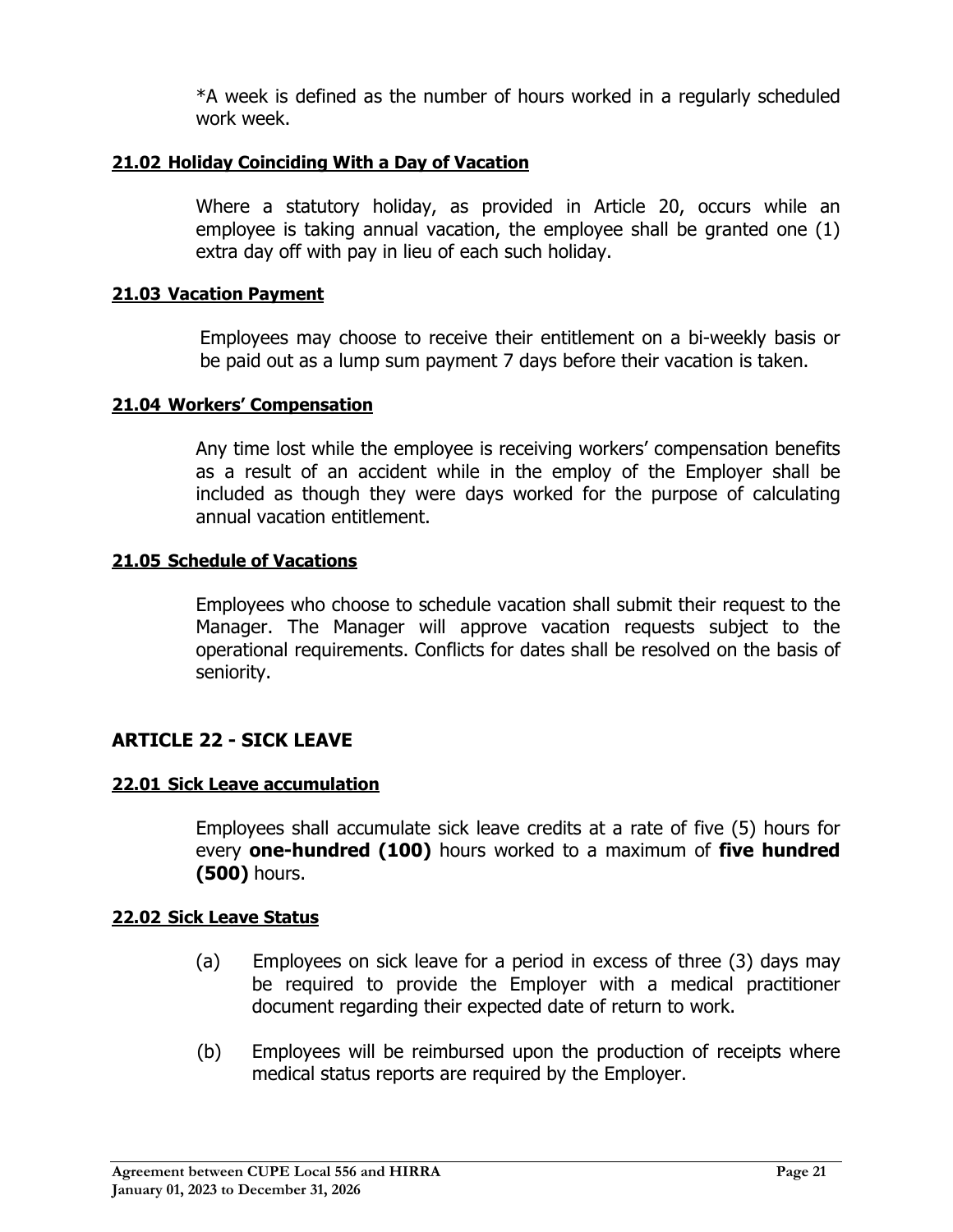- (c) Where the employee is under a WorkSafeBC claim and a medical status report is required to return to work, the Employer will pay onehundred percent (100%) of the cost.
- (d) Sick Leave may be used in the event of illness of an employee's immediate family when no one at the employee's home other than the employee can provide for their needs.

## <span id="page-21-0"></span>**22.03 Reporting In**

An employee shall be required to report to their Manager unless specifically instructed otherwise prior to the commencement of the shift, to report sickness, unless the expected total period of absence has already been made known to the Employer.

#### <span id="page-21-1"></span>**22.04 Medical and Dental Appointments**

Leave for medical and dental appointments for employees may be considered sick leave.

## <span id="page-21-2"></span>**ARTICLE 23 - LEAVE OF ABSENCE**

#### <span id="page-21-3"></span>**23.01 Paid Jury or Court Witness Duty**

The Employer shall grant leave of absence without loss of seniority benefits to an employee who serves as juror or witness in any court or who is required by subpoena to attend a court of law or coroner's inquest. The Employer shall pay such employee the difference between normal earnings and the payment received from jury service or court witness, excluding payment for traveling, meals, or other expenses. The employee will present proof of service and the amount received. Time spent by an employee required to appear before any government body, or who is subpoenaed to attend a coroner's inquest or who is required to serve as a court witness in any matter arising out of their employment shall be considered as time worked at the appropriate rate of pay.

#### <span id="page-21-4"></span>**23.02 Maternity Leave and Parental Leave**

The Employer will grant maternity and parental leave without pay, in accordance with the *Employment Standards Act*.

#### <span id="page-21-5"></span>**23.03 General Leave**

The Employer may grant leave of absence for a period of up to one (1) year without pay and without loss of existing seniority to any employee requesting such leave for good and sufficient cause, such request to be in writing with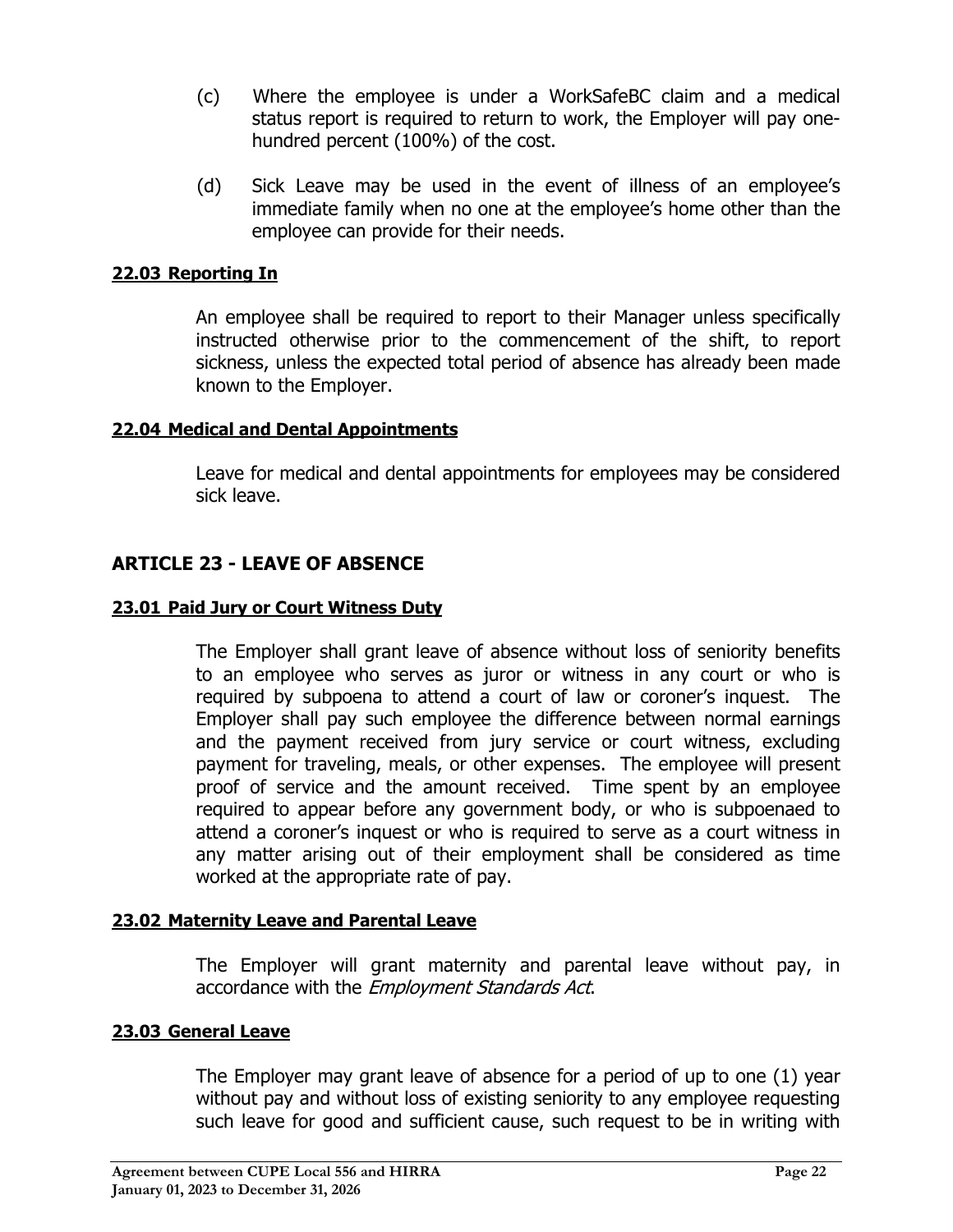three (3) month's notice where practicable and approved by the Employer. Such leave of absence shall not be unreasonably denied.

### <span id="page-22-0"></span>**23.04 Bereavement Leave**

Bereavement leave to a maximum of **five (5)** days, provided in increments equivalent to not less than one-half (1/2) of their regular work day**,** with pay shall be granted in the event of a death within the immediate family.

An employee has the same leave entitlement with approval from the Employer, in the event of the death of another person close to the employee who is not defined as immediate family.

### <span id="page-22-1"></span>**23.05 Extended Leave for Union Business**

The Employer will grant leave of absence without pay to employees who are appointed or elected to union office for a period of up to and including one (1) year. Further leave of absence may be granted by mutual consent. The employee who obtains this leave of absence shall return to their Employer within forty (40) days after completion of their term of employment with the Union and shall give the Employer not less than thirty-one (31) days' notice of the intention to return to work for the Employer **whenever practicable**.

#### <span id="page-22-2"></span>**23.06 Domestic Violence Leave**

(a) The Parties will accommodate employees experiencing Domestic Violence or Sexual Violence as defined by the Employment Standards Act.

**Where leave from work is required due to an employee and/or an employee's dependent child being a victim of domestic or sexual violence, the employee shall be granted leave, in each calendar year, in accordance with the British Columbia Employment Standards Act.**

**(b) Upon request of an employee or the Union on their behalf, the Employer agrees to extend to any employee experiencing domestic violence or sexual violence, at least the equivalent of five (5) paid days as conferred by the Employment Standards Act.**

## <span id="page-22-3"></span>**23.07 Critical Illness Leave**

**Where leave from work is requested to care for a family member whose health has declined due to critical illness or injury, the employee will be granted leave in accordance with** the Employment Standards Act.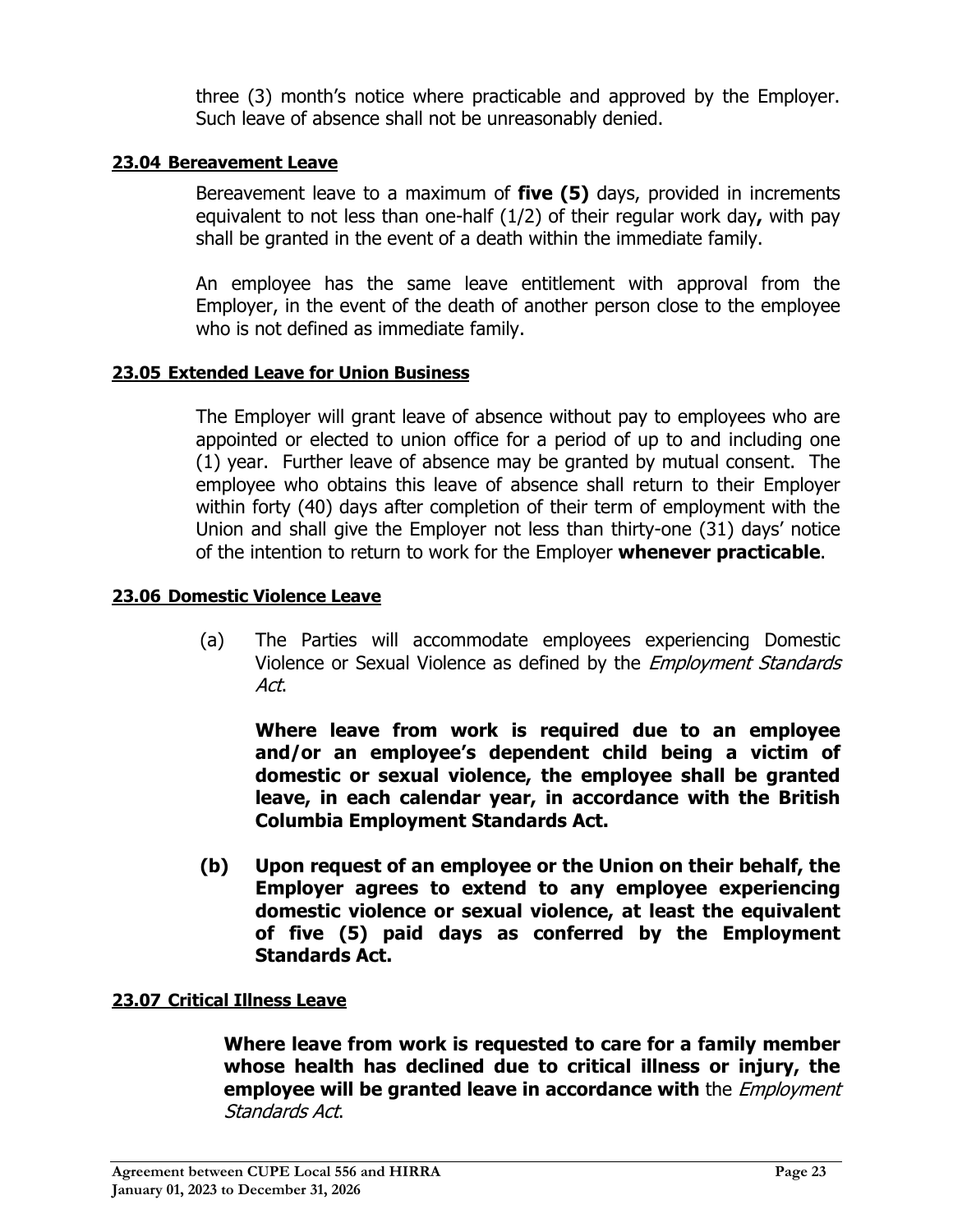## <span id="page-23-0"></span>**ARTICLE 24 - PAYMENT OF WAGES AND ALLOWANCES**

### <span id="page-23-1"></span>**24.01 Payment of Wages**

Employees shall be paid every second Friday by direct deposit.

#### <span id="page-23-2"></span>**24.02 Wage Schedule**

It is mutually agreed that the wage rates as outlined in Schedule "A" attached hereto and forming part of this Agreement constitutes the wage rates which shall be paid to employees of the Hornby Island Residents' and Rate Payers' Association.

### <span id="page-23-3"></span>**24.03 Pay on Temporary Transfer to a Higher Classification**

When an employee is directed by their manager to perform the duties of any position with a higher rate of pay, they shall receive increased pay for the period so worked at the superior position. If an employee works for four (4) hours or more in a day at a higher classification, they will receive the higher rate for the day.

## <span id="page-23-4"></span>**ARTICLE 25 – BENEFITS**

#### <span id="page-23-5"></span>**25.01 Group Programs**

Employees will be entitled to benefits in accordance with the Employers Benefit Policy. The details of the benefit package will be provided to each employee. It is agreed that there will be no changes to the Employers Benefit Policy without consultation and agreement from the Union.

## <span id="page-23-6"></span>**ARTICLE 26 - HEALTH AND SAFETY**

#### <span id="page-23-7"></span>**26.01 Safety Committee**

The parties agree that they are bound by the *Workers Compensation Act* and the Occupational Health and Safety (OHS) Regulations in effect pursuant to the Act.

The Employer and the Union shall appoint members in accordance with these regulations.

Time spent by members of the Safety Committee in the course of their duties shall be considered as time worked, and shall be paid for in accordance with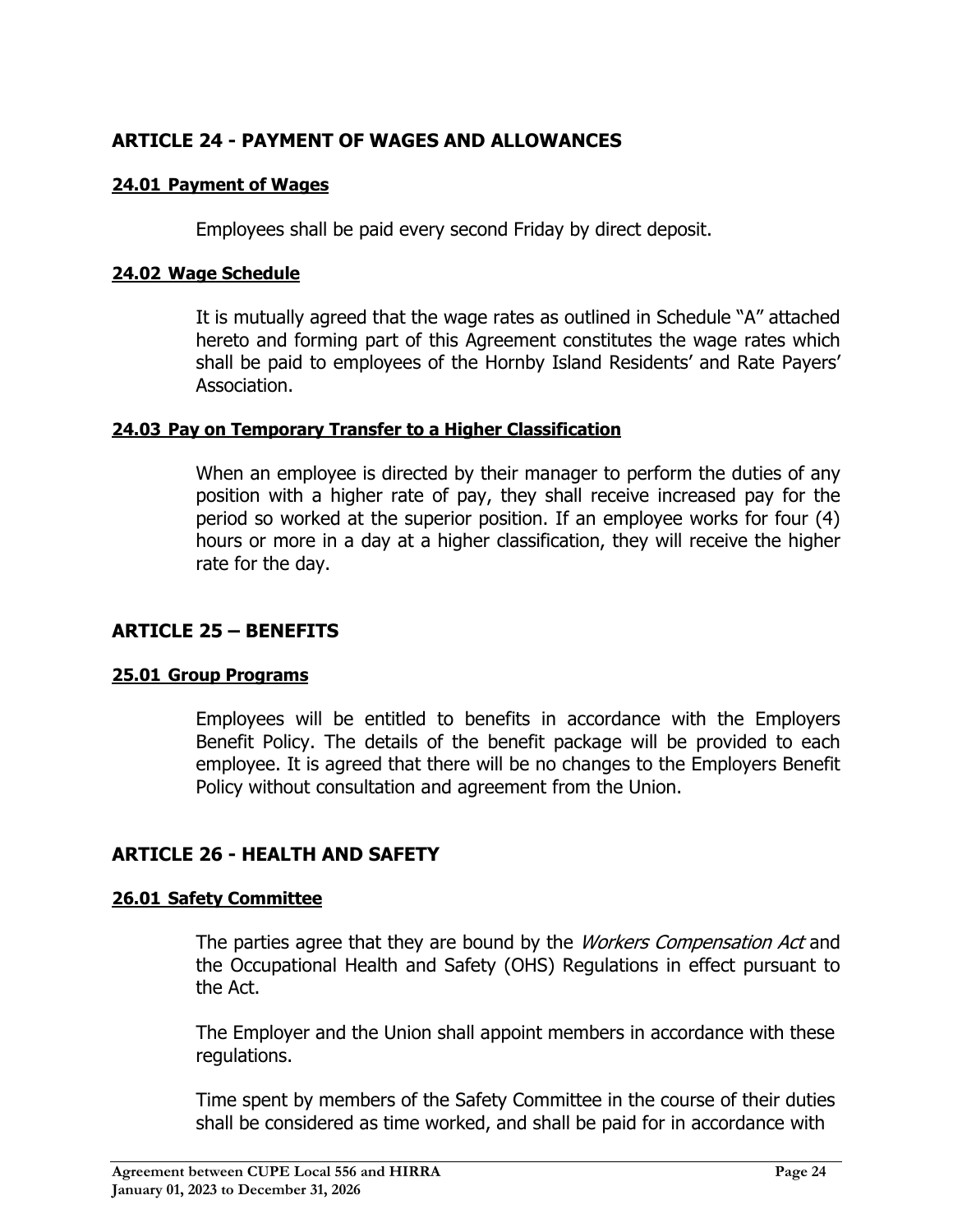the terms of this Agreement.

## <span id="page-24-0"></span>**26.02 Unsafe work**

- (a) No employee shall be disciplined for refusal to work on a job, or handle equipment, which is unsafe in accordance with WorkSafeBC.
- **(b) No person shall carry out, nor cause to be carried out, any work process or operate, or cause to be operated, any tool, appliance or equipment when that person has reasonable cause to believe that to do so would create an undue hazard to the health or safety of any person.**
- **(c) An employee who is injured during working hours and is required to leave for treatment or is sent home, shall receive payment for the remainder of the day in which the employee is injured, provided that the employee completes the WorkSafeBC report on the injury.**

## <span id="page-24-1"></span>**ARTICLE 27 - CONTRACTING OUT**

**27.01** The Employer agrees that no employee will be laid-off or suffer a reduction in their hours as a result of contracting out work or service.

## <span id="page-24-2"></span>**ARTICLE 28 - GENERAL CONDITIONS**

#### <span id="page-24-3"></span>**28.01 Technological Change**

- (a) The Union recognizes the right of the Employer to introduce technological change for the purpose of improving operating efficiency.
- (b) Prior to the introduction of technological change, the Employer will give reasonable notice to the Union and convene a meeting of Union members and the Employer to discuss and resolve, if possible, the matters pertaining to the proposed change.
- (c) No employee shall suffer a reduction in their wage rate or hours as a result of technological change, providing the employee avails themselves of the training opportunities.
- (d) Where the Employer and the Union are unable to resolve a dispute arising from the technological change, the matter shall be resolved, without stoppage of work, in accordance with the Grievance or Arbitration procedure established in this Agreement.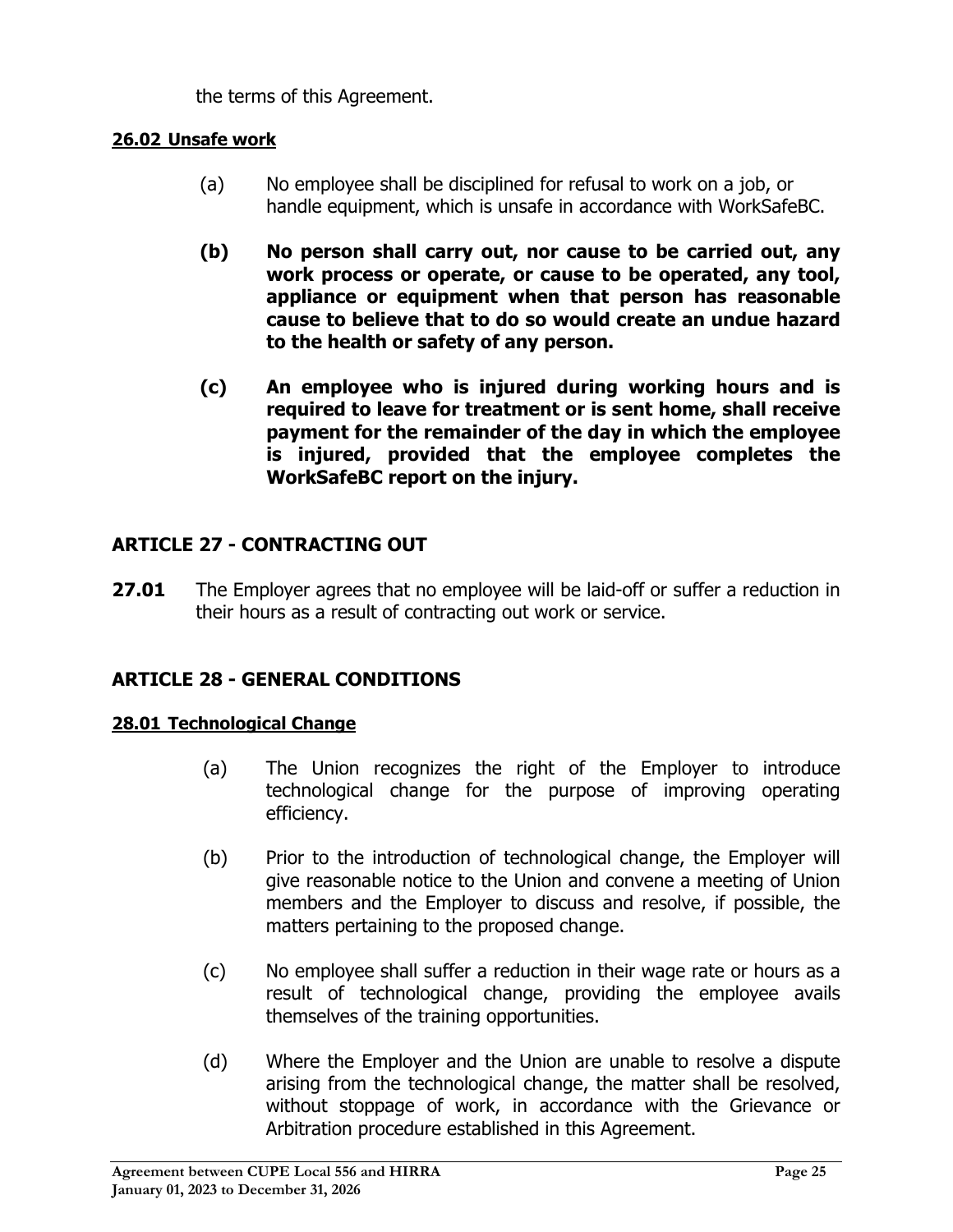#### <span id="page-25-0"></span>**28.02 Bulletin Board**

The Employer shall provide space on a bulletin board and such bulletin board shall be placed so that all employees have access to them and upon which the Union shall have the right to post notices of meetings and such other notices as may be of interest to the employees.

#### <span id="page-25-1"></span>**28.03 Copies of Agreement**

The Union and the Employer desire every employee to be familiar with the provisions of this Agreement and their rights and obligations under it. For this reason, the Employer will ensure that a copy of the Agreement is available on the HIRRA website.

#### <span id="page-25-2"></span>**28.04 Safety Equipment**

The Employer will provide personal protective equipment as required by WorkSafeBC.

#### <span id="page-25-3"></span>**28.05 Safety Work Boot Allowance**

Employees who are required to wear safety boots in accordance with WorkSafeBC regulations shall be reimbursed up to one-hundred **seventyfive** dollars (\$**175**.00) per year for work boots or up to **three**-hundred fifty dollars (\$**350**.00) every two years, upon proof of purchase.

#### <span id="page-25-4"></span>**28.06 Present Conditions to Continue**

**All rights, benefits, privileges, customs, practices and working conditions which employees now enjoy, receive, or possess shall continue, insofar as they are consistent with this agreement, unless modified by mutual agreement between the Employer and the Union.**

## <span id="page-25-5"></span>**ARTICLE 29 - TERM OF AGREEMENT**

#### <span id="page-25-6"></span>**29.01 Term**

This Agreement shall be binding and remain in full force and effect from January 01, **2023** to December 31, **2026** and shall continue while bona fide collective bargaining is under way, and from year-to-year thereafter as provided for in the Statutes of the Province of British Columbia.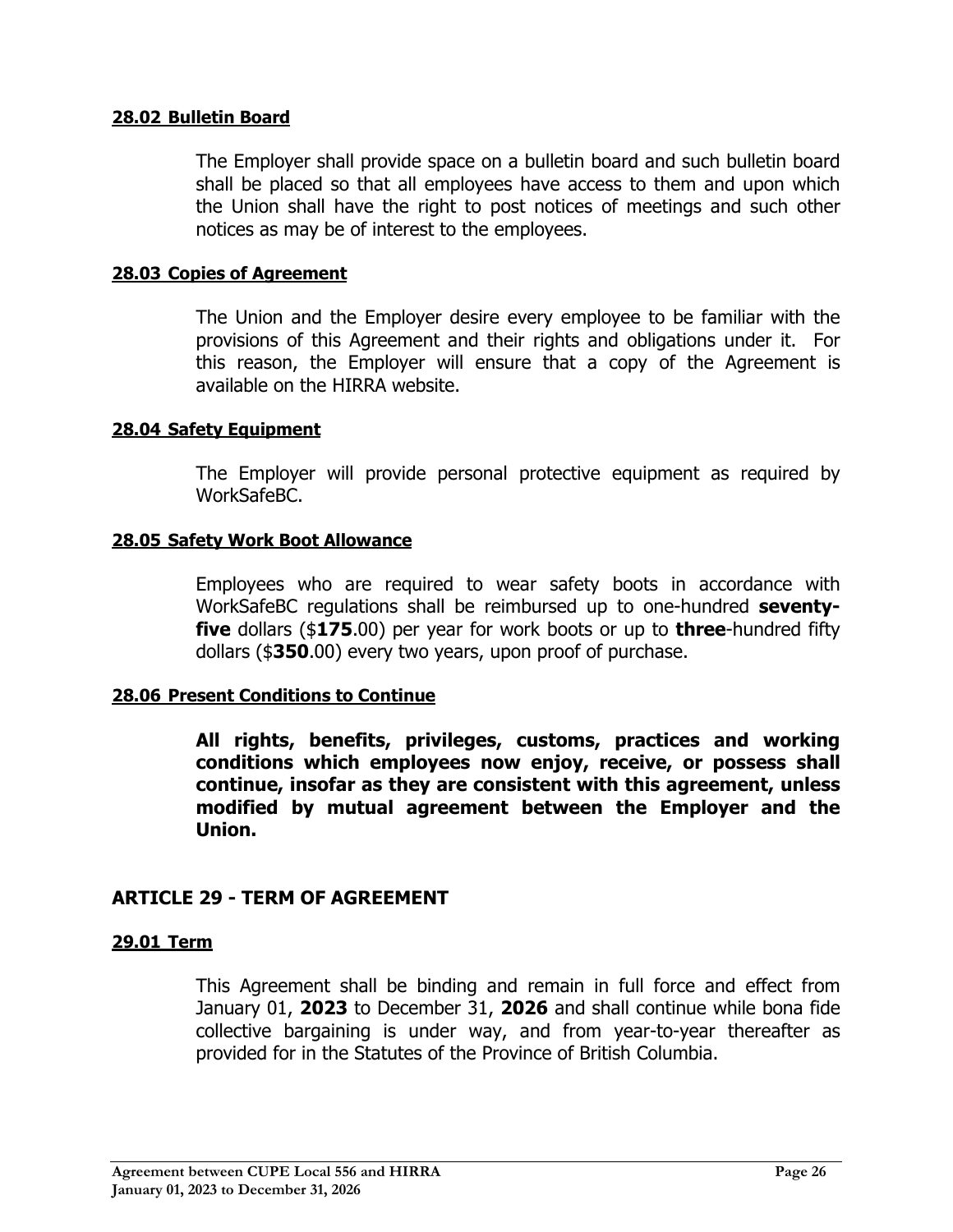#### <span id="page-26-0"></span>**29.02 Section 50 of the Labour Relations Code of BC**

This Agreement specifically excludes the operation of Sub-section (2) and (3) of Section 50 of the Labour Relations Code of British Columbia.

The corporate seal of the Hornby Island Residents' and Ratepayers' Association was hereunto affixed by and in the presence of:

## **For the Employer For the Union**

President, HIRRA Local President

Lynn Nunley Bonnie Kozlowski

Rudy Rogalsky **Phil Bailey** 

Treasurer, HIRRA Bargaining Committee Member

\_\_\_\_\_\_\_\_\_\_\_\_\_\_\_\_\_\_\_\_\_\_\_\_\_\_\_\_\_\_\_\_\_

Jan Kennedy HIRRA Recycling Committee Chair

Stani Veslinovic HIRRA Recycling Depot Manager

discussion of the contract of the Date of the Date of the United States of the United States of the United States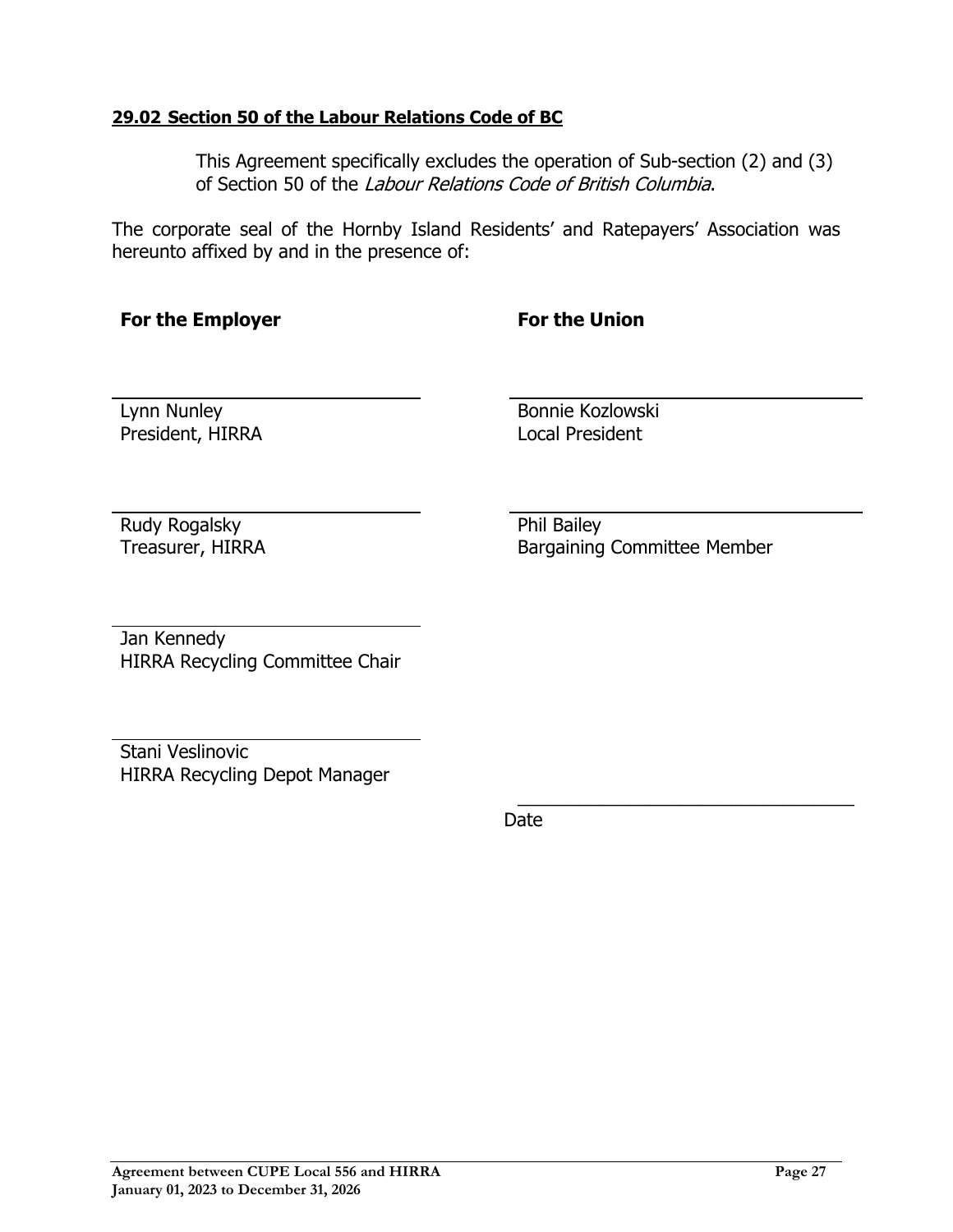## <span id="page-27-0"></span>**SCHEDULE "A"**

| <b>Job Classification</b> | Jan. 1,<br>2023<br>2.5% | Jan. 1,<br>2023<br>$+ $0.75$ | Jan. 1,<br>2024*<br>2% | Jan. 1,<br>2025*<br>2% | Jan. 1,<br>2025<br>$+ $0.25$ | Jan. 1,<br>2026*<br>\$2% |
|---------------------------|-------------------------|------------------------------|------------------------|------------------------|------------------------------|--------------------------|
|                           |                         |                              |                        |                        |                              |                          |
| Site Attendant            | 23.35                   | 24.10                        | 24.58                  | 25.07                  | 25.32                        | 25.83                    |
| Senior Material Attendant | 26.53                   | 27.28                        | 27.83                  | 28.38                  | 28.63                        | 29.20                    |
| Backhoe Operator          | 30.24                   | 30.99                        | 31.61                  | 32.24                  | 32.50                        | 33.15                    |

## **\*Compensatory inflation bonus. Levels to be negotiated in 2023, 2024 and 2025 4th quarters (reference BCCPI)**

## **Shift Premiums**

| Cashier                                    | $$1.00$ per hour |
|--------------------------------------------|------------------|
| <b>Biffy Cleaner</b>                       | $$1.50$ per hour |
| Certified Occupational First Aid Attendant | $$1.50$ per hour |
| <b>Backhoe Operator</b>                    | $$4.00$ per hour |
| <b>Hazmat Material Handler</b>             | \$4.00 per hour  |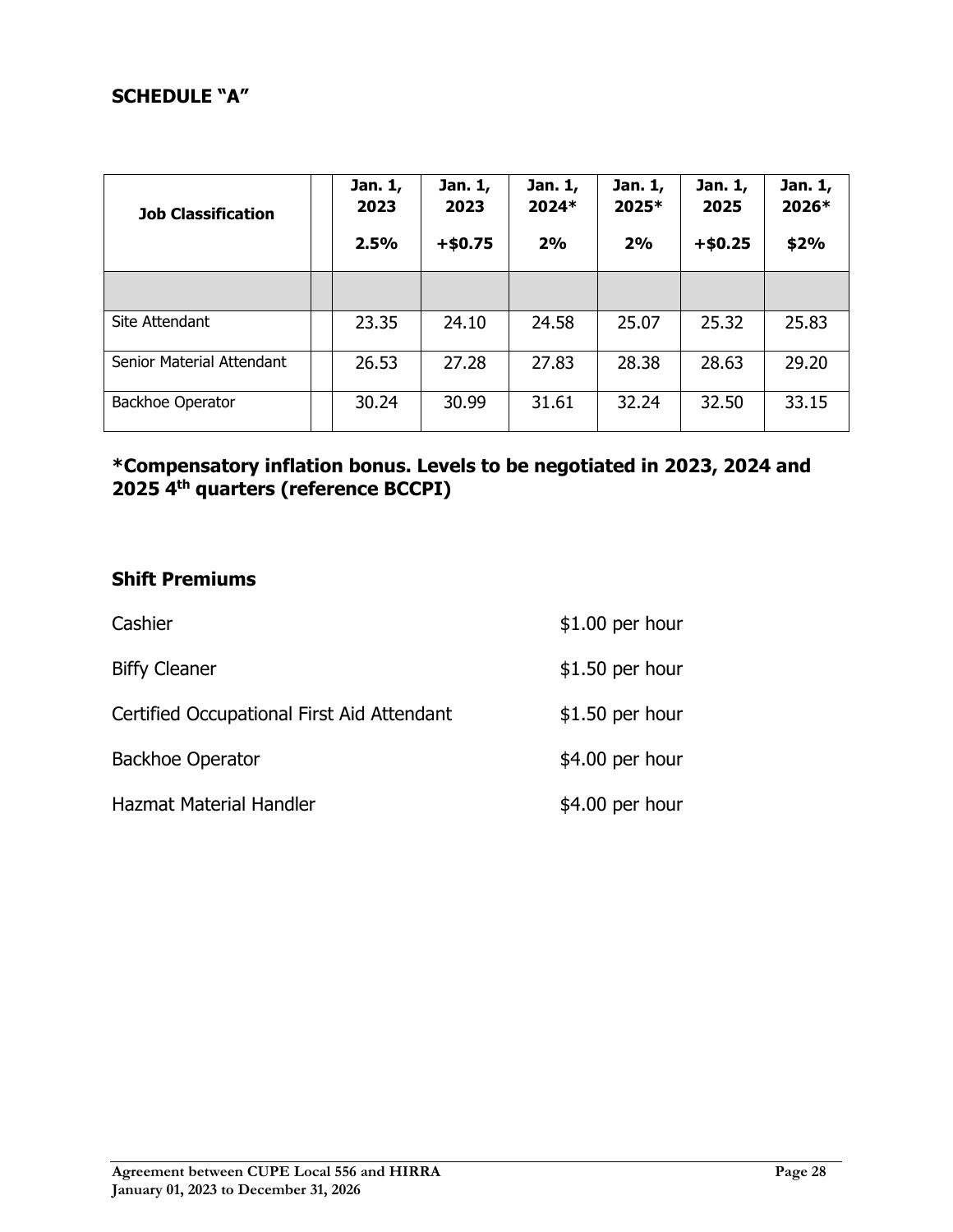#### <span id="page-28-0"></span>**LETTER OF UNDERSTANDING #1**

#### **BETWEEN**

#### **HORNBY ISLAND RESIDENTS' AND RATEPAYERS' ASSOCIATION**

#### **AND**

#### **THE CANADIAN UNION OF PUBLIC EMPLOYEES, LOCAL 556**

#### <span id="page-28-1"></span>**RE: REGISTERED RETIREMENT SAVINGS PLAN (RRSP)**

- (a) The Plan will be provided through the First Credit. All participants in the Plan must be or become members of First Credit Union. Present one-time cost is twenty-five dollars (\$25.00). Responsibility for registering the RRSP with FCU rests with individual employees.
- (b) All regular employees, upon successful completion of the probationary period, shall have an option of enrolling in the plan. Participation in the plan is voluntary. The employee must exercise the option within ninety (90) days of the plan coming into effect or completion of the probationary period.
- (c) Employee contributions to the Plan through payroll deduction will be on one (1) of the following bases: i) 2% of gross earnings; ii) 3% of gross earnings; iii) 4% of gross earnings. Employees may choose to make contributions greater than 4% of gross earnings but contributions in excess of 4% will not be matched by the Employer. Effective January 1, 2025, employees will have the option of increasing the option to 5% or 6%.
- (d) The Employer will match contributions up to 4% of gross earnings made by each employee. This will be done monthly. Effective January 1, 2025, the Employer will match contributions up to 6% of gross earnings.
- (e) Employees may increase or decrease their contribution levels, as noted in (d) above, or, if not already a Plan participant, opt to join the Plan on January 1st of each year by providing at least thirty (30) days' written notice to the Employer.
- (f) Employer and employee contributions will be locked in on the employee's behalf.
- (g) The parties agree that any further amendments to this agreed-upon LOU will be done during the formal bargaining process.

Signed on this day:

ı

Signed for the Employer Signed for the Union